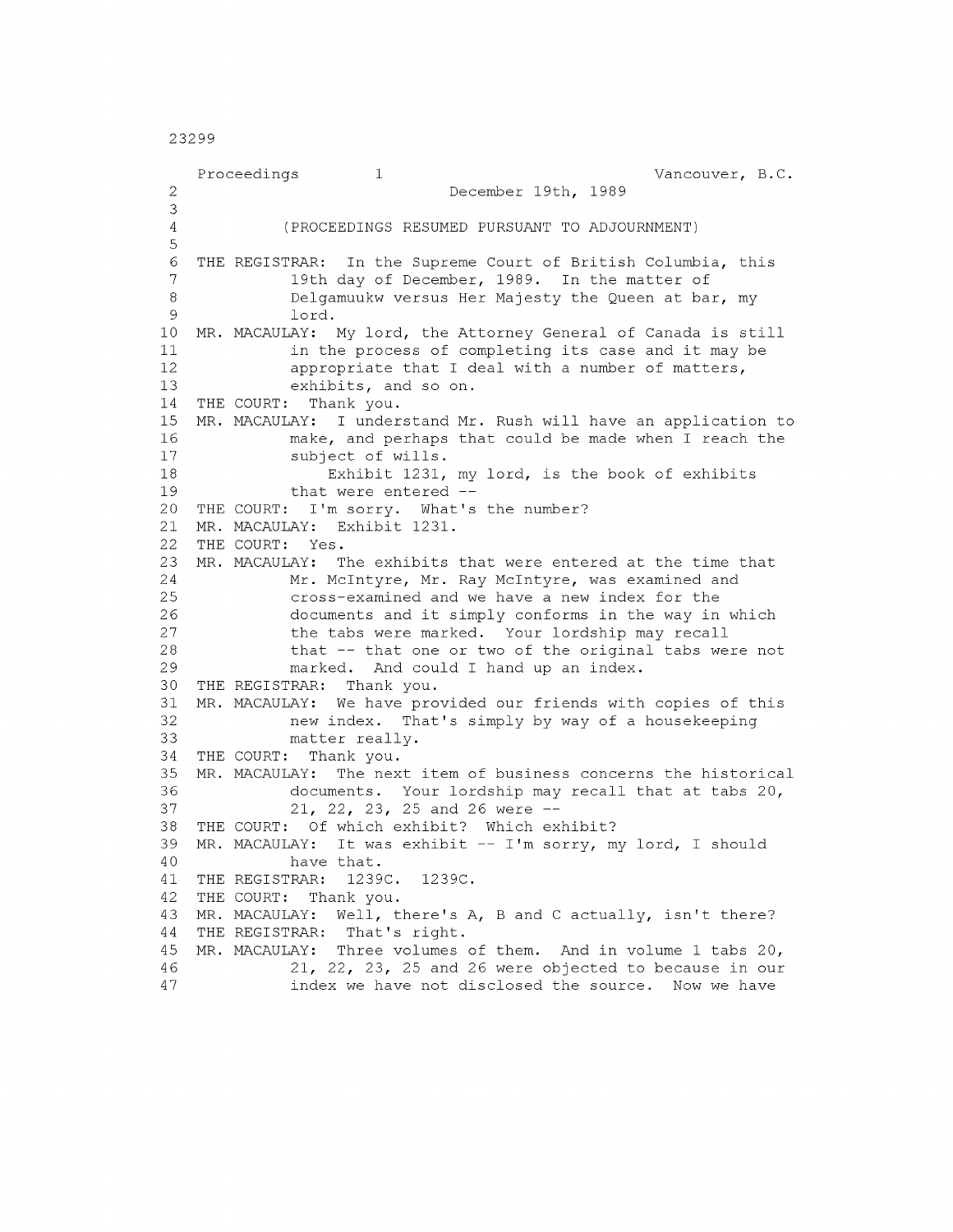|                 | Proceedings<br>$\mathbf{1}$<br>disclosed the source, and my friends |
|-----------------|---------------------------------------------------------------------|
| have received   |                                                                     |
| 2               | copies of the new index. That was couriered to my                   |
| 3               | friends on December 14th. Not only were those                       |
| 4               | particular documents identified, that is their source               |
| 5               | identified, in most cases it was the Hudson Bay                     |
| 6               | Company archives or GR1069, but there was a                         |
| $\overline{7}$  | misdescription of tab 27. We have corrected that too.               |
| $^{\circ}$      | It's GR1069, Inventory 1, File 201 is the proper                    |
| 9               | description. If I could hand up a new page three.                   |
| 10 <sub>1</sub> | It's 1239A. Actually the index is 1239A, volume 1,                  |
| 11              | not 1239C. I'm handing two copies up, one for your                  |
| 12              | lordship's copy and one for the exhibit itself.                     |
| 13              | Thank you.<br>THE COURT:                                            |
| 14              | THE REGISTRAR:<br>This is at tab 7 or 27 you said?                  |
| 15              | MR. MACAULAY: No. It's the index. I referred to tabs 20, 21,        |
| 16              | 22, 23, 25, 26 and 27. Those are the changes because                |
| 17              | of the index which appears at the front of volume 1                 |
| 18              | which is 1239A.                                                     |
| 19              | Thank you. I don't remember is volume 1 the same as<br>THE COURT:   |
| 20              | 1239A?                                                              |
| 21              | MR. MACAULAY: Yes, my lord.                                         |
| 22              | THE COURT: All right.<br>Thank you.                                 |
| 23              | MR. RUSH: I took the position on this, my lord, that those          |
| 24              | particular tab references did not indicate a source in              |
| 25              | the index and therefore we couldn't determine what the              |
| 26              | depository was.                                                     |
| 27              | THE COURT: Yes. All right.                                          |
| 28              | During the course of the argument we were told these<br>MR. RUSH:   |
| 29              | came from the Vancouver Public Library.                             |
| 30              | THE COURT: Oh, yes.                                                 |
| 31              | I said in that case I probably wouldn't make any<br>MR. RUSH:       |
| 32              | objection to it. We now find they're from the Hudson                |
| 33              | Bay Company archives. My position is still the same.                |
| 34              | In the case of tab 21 there is no document. Now<br>MR. MACAULAY:    |
| 35              | we discovered tab 21 is the same as tab 20.<br>There's a            |
| 36              | blank there and that is reflected on this new index.                |
| 37              | And the various archives are now identified.                        |
| 38              | THE COURT: All right.                                               |
| 39              | MR. MACAULAY: And I'm grateful to my friend Mr. Rush for            |
| 40              | pointing that out. We should have done this before.                 |
| 41              | I would like to hand up also, and this is being                     |
| 42              | provided for the counsel for the other parties, a                   |
| 43              | transcription of tab 134 of 1239. Now, that sounds                  |
| 44              | like 1239C if it's -- the tab number's that high.                   |
| 45              | It's either B or C.                                                 |
| 46              | THE COURT: All right.                                               |
| 47              | MR. MACAULAY: It's a transcription of a report by Father Morice     |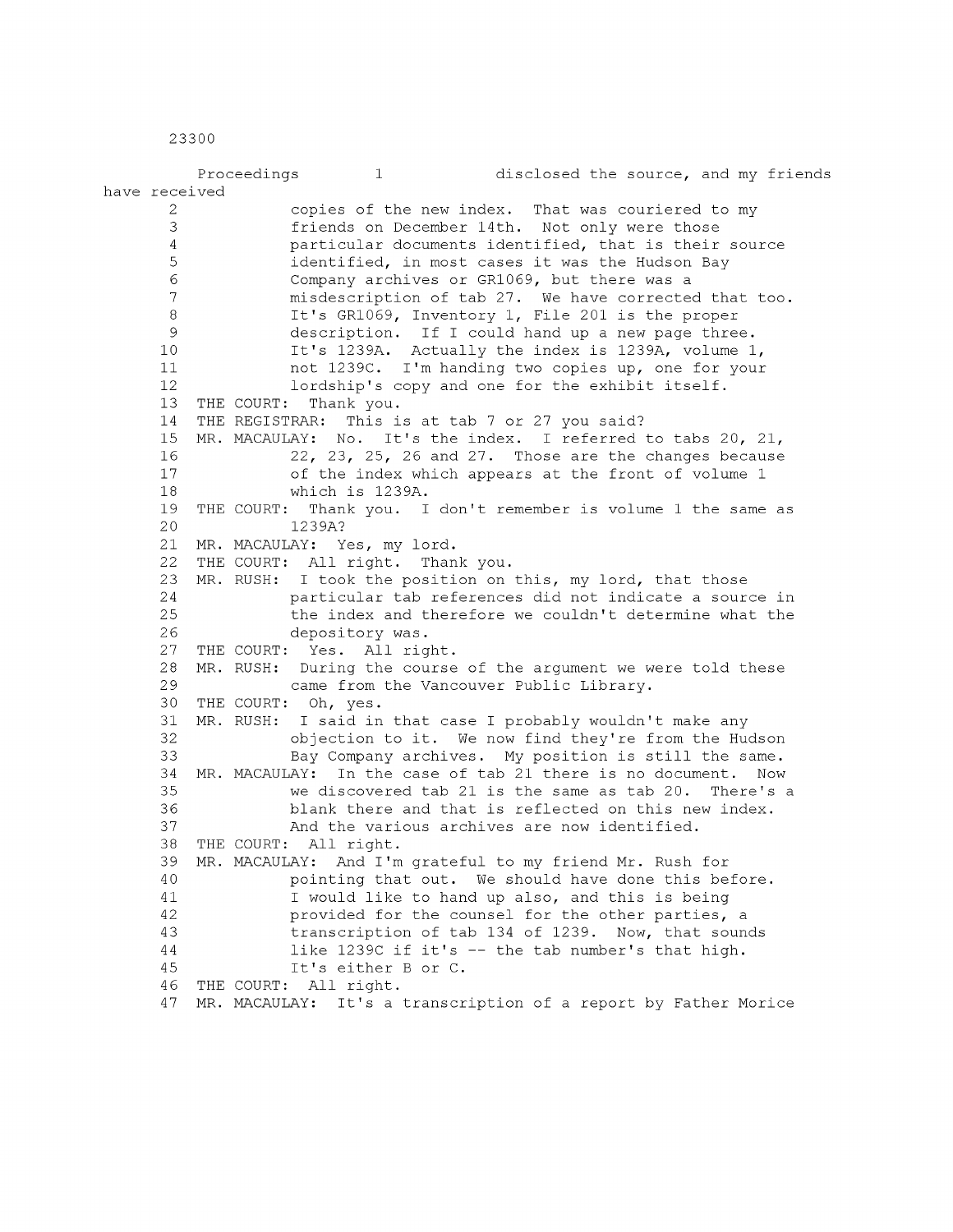Proceedings Submission by Mr. Rush 1 to his superiors. Of course it's just the 2 transcription. The original is in French. 3 MR. RUSH: It's a translation. 4 MR. MACAULAY: Yes, it's a translation. That's right, it's a 5 translation. If that could be handed up. And my 6 friends have a copy of that translation. 7 THE REGISTRAR: Do you have two. 8 MR. MACAULAY: No. We only have one here today. We'll get 9 another one for the registrar. I should draw your 10 lordship's attention also to the fact that a member of 11 our research staff amended the index, this index to 12 1239, by adding in handwriting the word transcript in 13 the case where the document was transcribed. And my 14 friends were advised of that on -- and a copy of the 15 amendment on December 6th. I hope that takes care of 16 Exhibit 1239. 17 We should tender also the Federal position as 18 **requested by your lordship at the last sitting.** It's 19 entitled "Fundamental Difference Between the Attorney 20 General of Canada's Position and that of the 21 Province's". And it deals with -- it's a further 22 clarification of the document that is setting out the 23 Federal government's position on extinguishment. 24 THE COURT: Was the other document -- yes -- that --25 MR. MACAULAY: 1248. 26 THE COURT: Yes. 27 MR. MACAULAY: Is the original statement and this is — 28 THE COURT: Yes. Right. 29 MR. MACAULAY: And this is a further clarification regarding 30 blanket extinguishment. And the document speaks for 31 itself. I hand up two copies of it. Yes. Ms. 32 Koenigsberg points out to me that there's already a 33 1248A. Perhaps this could just be added as page four 34 of 1248. 35 THE COURT: All right. 36 THE REGISTRAR: Thank you. 37 MR. RUSH: Well, before we move on, my lord -- 38 THE COURT: Yes. I haven't seen it yet. 39 MR. RUSH: Yes. And I just saw it for the first time just now. 40 This is a document which is one page in length marked 41 page four at the top and two paragraphs. The first 42 cast of my eye over this would be that it is 43 inadequate in terms of the direction that your 44 lordship gave to the Federal defendants, but I take 45 the position that it ought only to be marked, if at 46 all, at this point subject to our submissions as to 47 its adequacy. Just on a brief perusal of this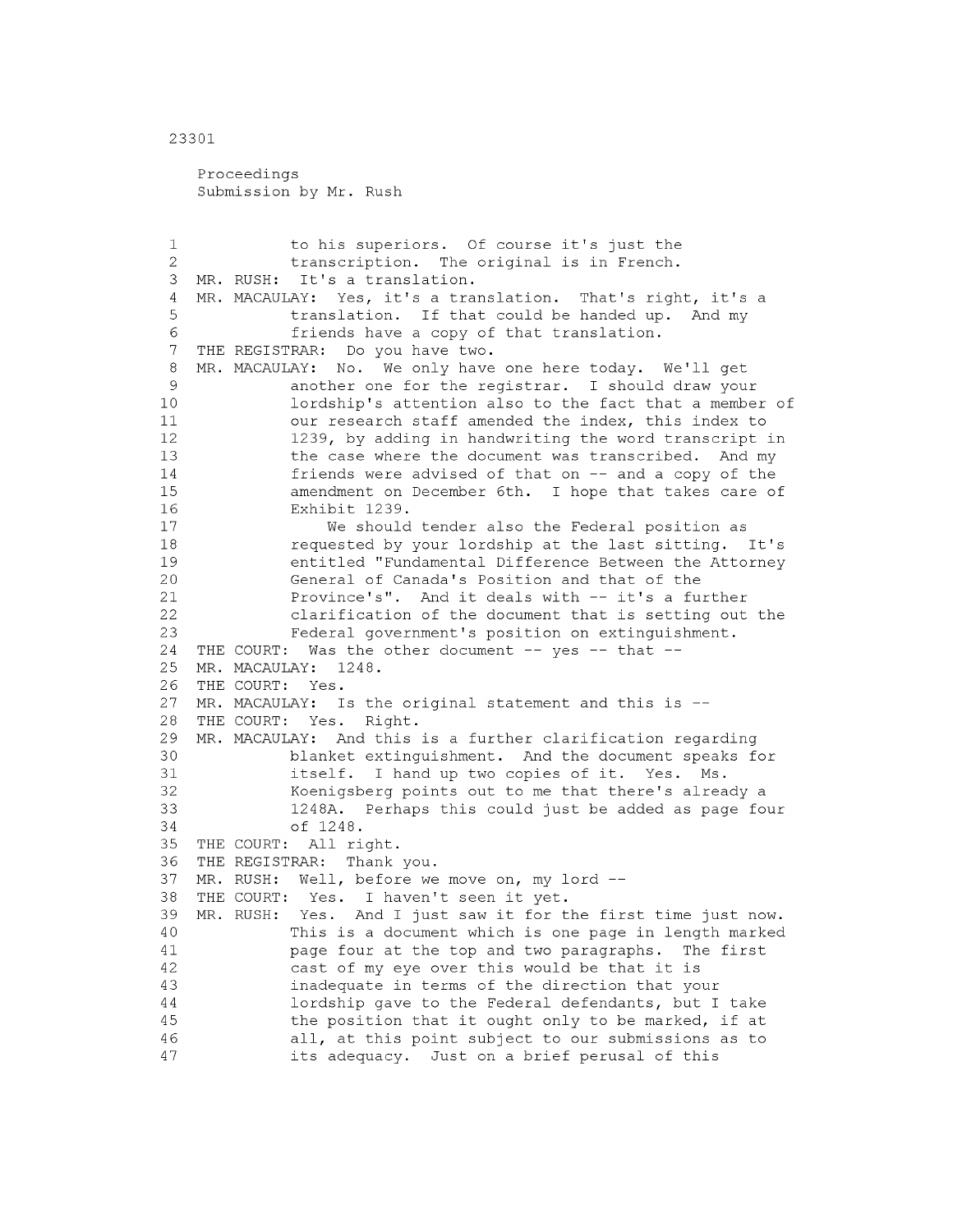```
Submission by Mr. Rush 
Proceedings
```
1 document it seems unlikely given what I remember your 2 lordship to have said that it can comply with the 3 directions that you gave. But that's as a cursory 4 examination of it. It seems like it can't really 5 qualify as an answer to the directions that your 6 lordship gave. But, as I say, I want to consider it 7 with a little more thought. 8 THE COURT: All right. Well, you're at liberty to do that and 9 we may be advised, Mr. Rush. It will be made page 10 four of Exhibit 1248 subject to what Mr. Rush has just 11 said. Will you staple it together, please, Madam 12 Registrar. 13 THE REGISTRAR: Yes. 14 THE COURT: Thank you. 15 MR. MACAULAY: Now, the next is the overlays to map -- for maps 16 9A and 9B. Copies were provided for the plaintiffs in 17 September of this year, and we suggest that these be 18 marked 1243H. It's one map -- I'm sorry, it's one 19 overlay, but it covers maps 9A and 9B. 20 THE COURT: You're suggesting what exhibit number? 21 MR. MACAULAY: 1243H. This was provided for the plaintiffs in 22 September. 23 THE COURT: So it will be  $-$ - I've already got  $-$ -24 MR. MACAULAY: That's the wrong series, my lord. It's the 25 other. I think your lordship's looking at the 26 plaintiffs' map there. 27 THE COURT: Yes. 28 MR. MACAULAY: This is what we have been calling the judge's 29 series. 30 THE COURT: Oh. 31 MR. MACAULAY: It's a different scale. It's to your lordship's 32 left on the floor there. It's that one. 33 THE COURT: Oh, all right. I didn't think those were 9A and B. 34 MR. MACAULAY: You haven't got 9A and B in that series yet. 35 THE COURT: I'm having a little trouble with this. 36 MR. PLANT: I'm going to take a stab at helping, if I might. On 37 the plaintiffs' series of overlays --38 THE COURT: Yes. 39 MR. PLANT: — There's a representation of the internal 40 boundaries of the house territories which within the 41 terms of that series are called map 9A and map 9B. 42 THE COURT: Yes. 43 MR. PLANT: Now, the plaintiffs' series is at a one to 70,000 44 scale. What my friend Mr. Macaulay has done is cause 45 to be prepared an enlargement of those overlays so 46 that it will be compatible with your map series or our 47 series of map overlays. And when Mr. Macaulay refers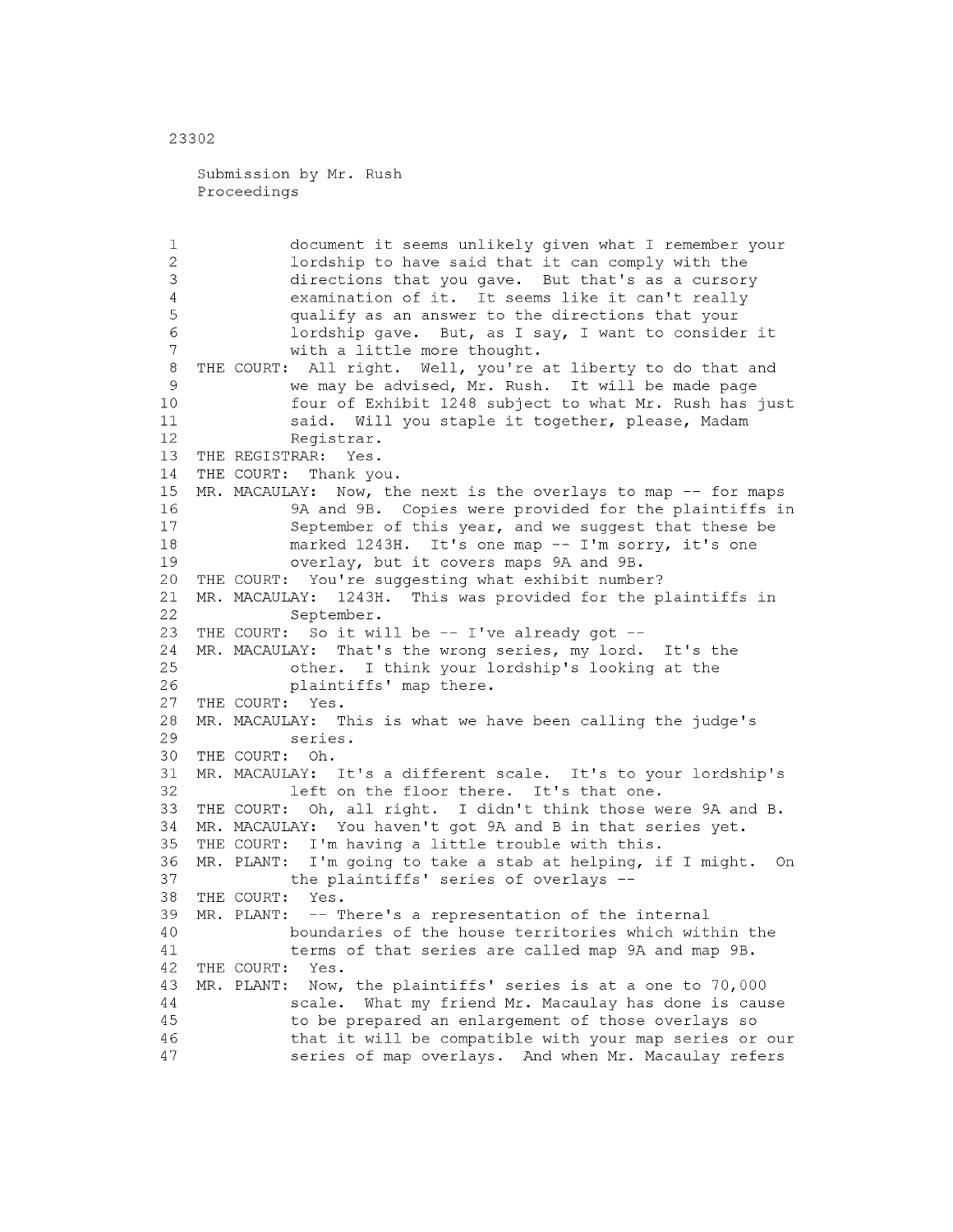Proceedings 1 to this overlay which he now wishes to tender as map 2 9A and 9B that's a reference to the numbers which 3 appear on the plaintiffs' series of overlays. So 4 you'll now have an overlay that will allow you to see 5 the relationship between the other overlay in our 6 series and the final internal boundaries of the 7 plaintiffs' claim. 8 THE COURT: But --9 MR. MACAULAY: I thought that's what I said or was saying. 10 THE COURT: But — yes. I see. All right. The one that I have 11 here are traplines so this will be -- wait a minute. 12 MR. MACAULAY: They're earlier internal boundaries. 13 THE COURT: Yes. All right. All right. I'm with you now. All 14 right. 15 MR. MACAULAY: And these — this is the last word. And there's 16 **a** little tag on the right-hand side of this overlay 17 and it simply reads map 9A and 9B. 9A was the 18 Gitksan, the northern area. 9B was the Wet'suwet'en. 19 THE COURT: Yes. You've got it on one? 20 MR. MACAULAY: And we've got it on one. 21 THE COURT: Yes. 22 MR. MACAULAY: They don't overlap. So we can put it on --23 THE COURT: All right. Thank you. 24 MR. MACAULAY: On one. 25 MR. RUSH: A minor matter, but nevertheless one of interest to 26 me, Mr. Plant's explanation was, as I took it, this 27 overlay was an enlargement of the plaintiffs' 9A and 28 9B and — 29 THE COURT: I don't know if he meant enlargement or transferred 30 to a different scale. 31 MR. PLANT: I don't want to be trapped into whether it's an 32 enlargement or reduction. It's a transfer on to a 33 different scale. 34 MR. RUSH: I had understood that what my friends had done was to 35 take the maps, the one to 250,000 scale, and reduced 36 it to their scaled series. 37 MR. MACAULAY: That's correct, my lord. 38 THE COURT: Yes. All right. 39 MR. MACAULAY: We worked from the original, or our mapper did. 40 THE REGISTRAR: 1243H. 41 42 (EXHIBIT 1243H: Overlay - Judges Series Map 9A and 43 9B) 44 45 THE COURT: All right. Would it most convenient to put that on 46 Mr. Macaulay's famous map? Is that the best place to 47 keep it? All right. Thank you.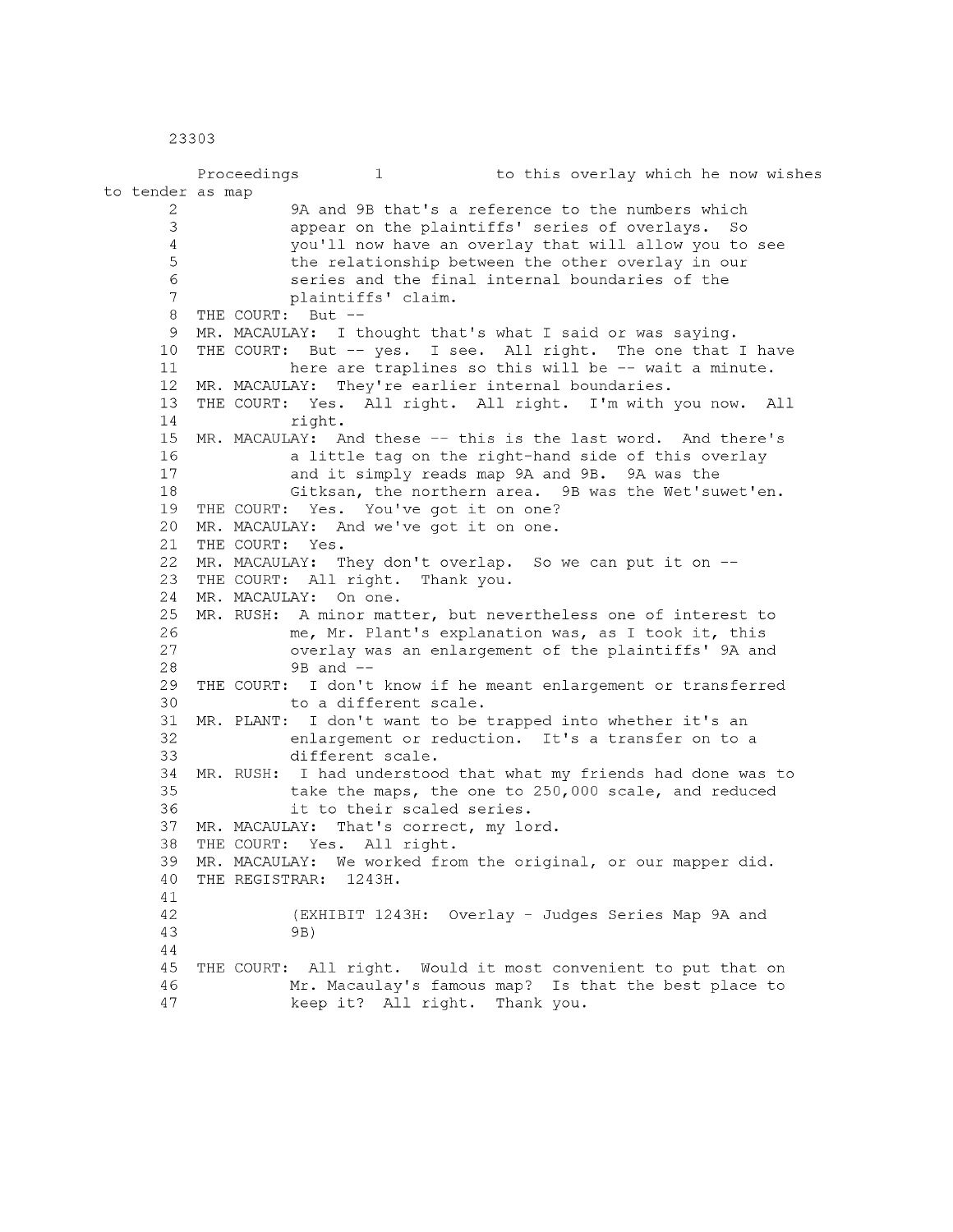|                  | Proceedings<br>1 MR. MACAULAY: Next, my lord, has to do with                                                   |
|------------------|----------------------------------------------------------------------------------------------------------------|
| wills, the first |                                                                                                                |
| 2                | item concerning wills. The Exhibit number 1242 was                                                             |
| 3                | reserved for the will of Wallace Morgan now deceased.                                                          |
| 4                | 1242?<br>THE COURT:                                                                                            |
| 5                | The will -- that will was the subject of an<br>MR. MACAULAY:<br>Yes.                                           |
| 6                | affidavit by Judge Metzger, and it was handed up on                                                            |
| $\overline{7}$   | the last occasion, and I now apply to have that marked                                                         |
| 8                | as an exhibit. Your lordship will recall that Mr.                                                              |
| 9                | Grant when this matter first came up, this will, Mr.                                                           |
| 10               | Grant wanted to consider whether or not he wanted to                                                           |
| 11               | apply for an order for the cross-examination of Judge                                                          |
| 12               | Metzger.                                                                                                       |
| 13               | THE COURT: Yes.                                                                                                |
| 14               | MR. MACAULAY: We haven't heard from Mr. Grant, and I assume he                                                 |
| 15               | decided not to do that.                                                                                        |
| 16               | MR. RUSH: Well, I was the one who handled that, and I remember                                                 |
| 17               | it wasn't an order for cross-examination of the                                                                |
| 18               | learned judge that we were interested in, but rather                                                           |
| 19               | reviewing what he had to say. We've done that and we                                                           |
| 20               | take no objection to that.                                                                                     |
| 21               | THE COURT: All right. It will now be marked as Exhibit 1242.                                                   |
| 22               | THE REGISTRAR: My lord, back before then 1237D was reserved.                                                   |
| 23               | It was a copy of the Wallace Morgan will and they                                                              |
| 24               | provided an executed copy now and I'm just going to                                                            |
| 25<br>26         | cross reference.                                                                                               |
| 27               | THE COURT: Well, 1237D was only a reserved number and you're<br>not seeking to have them both in, are you, Mr. |
| 28               | Macaulay?                                                                                                      |
| 29               | MR. MACAULAY: Only the affidavit with the copy of the executed                                                 |
| 30               | with11.                                                                                                        |
| 31               | THE COURT: All right. Well, then 1242 will be the affidavit                                                    |
| 32               | and the copy of the will and 1237D will disappear from                                                         |
| 33               | our cognizance.                                                                                                |
| 34               |                                                                                                                |
| 35               | (EXHIBIT 1242: Affidavit of Robert W. Metzger with                                                             |
| 36               | executed copy of will of Wallace Morgan exhibited at                                                           |
| 37               | tab 35A, tab 82 and tab 116A)                                                                                  |
| 38               |                                                                                                                |
| 39.              | MR. MACAULAY:<br>There were two wills that were marked as exhibits                                             |
| 40               | during the trial that we would ask for the sake of                                                             |
| 41               | convenience be included in the collection of wills.                                                            |
| 42               | The one is -- the first is the will of Richard Fowler                                                          |
| 43               | whose chief's name is $A-U-Q-E-S$ . It was marked as                                                           |
| 44               | Exhibit 446-5 at trial.                                                                                        |
| 45               | THE COURT: What number?                                                                                        |
| 46               | MR. MACAULAY: 446-5.                                                                                           |
| 47               | THE COURT:<br>Yes.                                                                                             |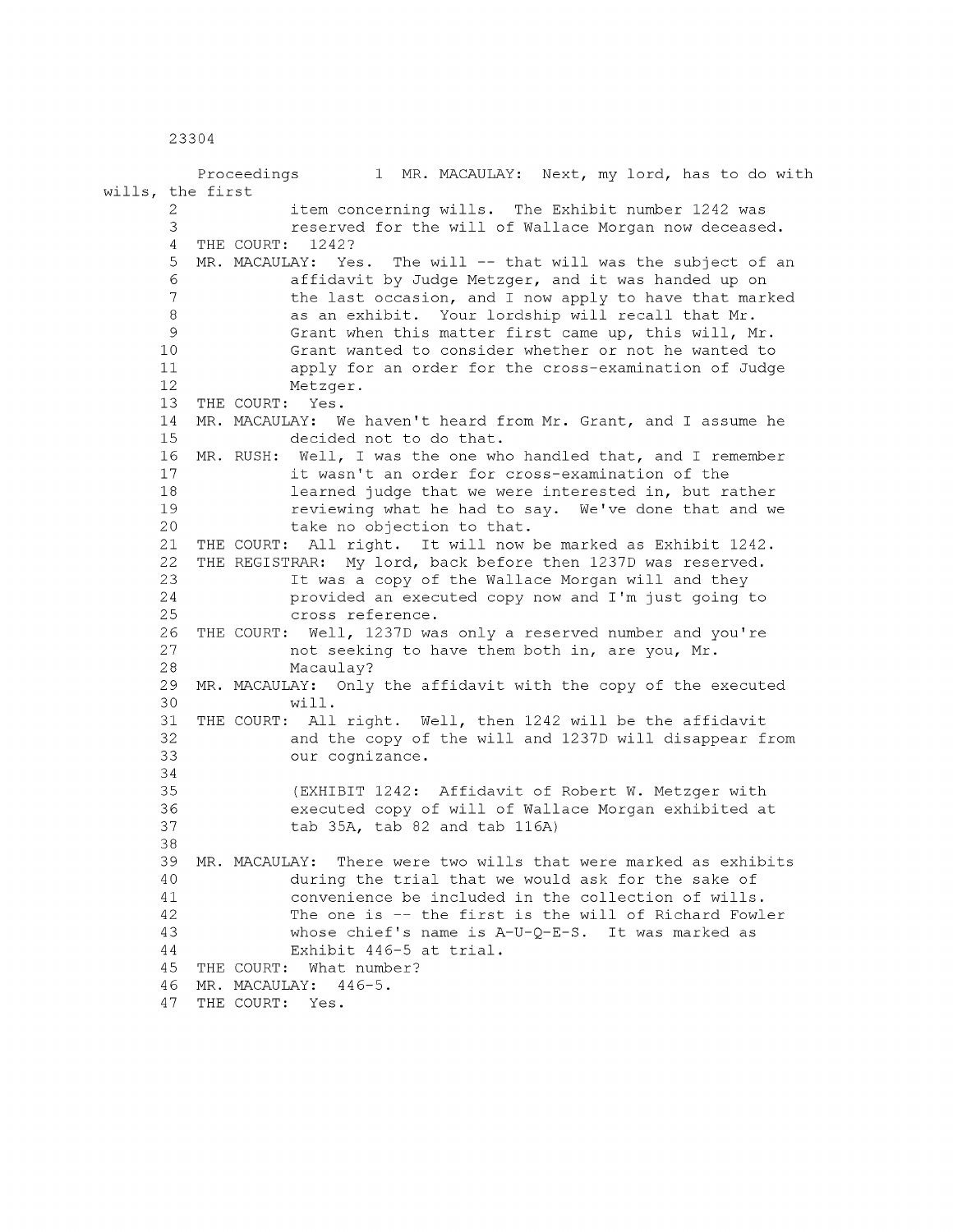Proceedings 1 MR. MACAULAY: And what we're asking is for leave to put that in 2 with the rest of the collection just for sake of 3 reference. Not that it be assigned a new number, but 4 it be put in the wills collection, or three books of 5 wills as tab 35A. We have listed the wills in 6 alphabetical order and Mr. Fowler's name comes in 7 effect 36th, but we have a 36th. If we could have 8 6 that marked as 35A. I have copies for your lordship 9 and my friends to insert in their corresponding book 10 35A with the tabs. 11 THE COURT: Any objections, Mr. Rush? 12 MR. RUSH: No. 13 THE COURT: Thank you. All right. That will be inserted there. 14 MR. MACAULAY: The next one is a similar matter. Somewhat 15 similar. This is the Wallace Morgan will and the 16 covering affidavit. If that could be put in as tab 82 17 which will fit in with the, as I say, the alphabetical 18 order. And I have -- 19 THE COURT: As tab 82 of Exhibit 1235? 20 MR. MACAULAY: Yes. The collection of wills. 21 THE REGISTRAR: 1237 there's three volumes. 22 MR. MACAULAY: Yes. 23 THE REGISTRAR: Do you know which volume that 82 would be in? 24 Would it be volume C? 25 MR. MACAULAY: It's in the second volume. 26 THE COURT: All right. 27 THE REGISTRAR: The second volume the tabs start at 117. 28 THE COURT: It doesn't go up to tab 82. There's a glitch here 29 somewhere. 30 MR. MACAULAY: There's an unmarked copy of the will at tab 82, 31 an unexecuted copy of the will. 32 THE COURT: We can't find tab 82. 33 THE REGISTRAR: There's a tab 82 in volume C. Oh, three of 34 three? 35 MR. MACAULAY: No. Volume 2. 36 THE REGISTRAR: Volume 2 starts at 117. They have put the wrong 37 numbers in, that's all. 38 THE COURT: Oh, I see. Ours goes A, B, C. 39 MR. MACAULAY: Could we have that changed --40 THE COURT: Oh, yes. I think so. 41 MR. MACAULAY: — If that's the case from A, B, C to one, two, 42 three. 43 THE REGISTRAR: B starts at 61 of the exhibit, so behind tab 82. 44 THE COURT: Yes. This one starts at 61 as well, but we have it 45 marked as C. Volume 3. We just got it transposed 46 two, three or B and C. All right. 47 MR. MACAULAY: Here is our two copies. It's what now will be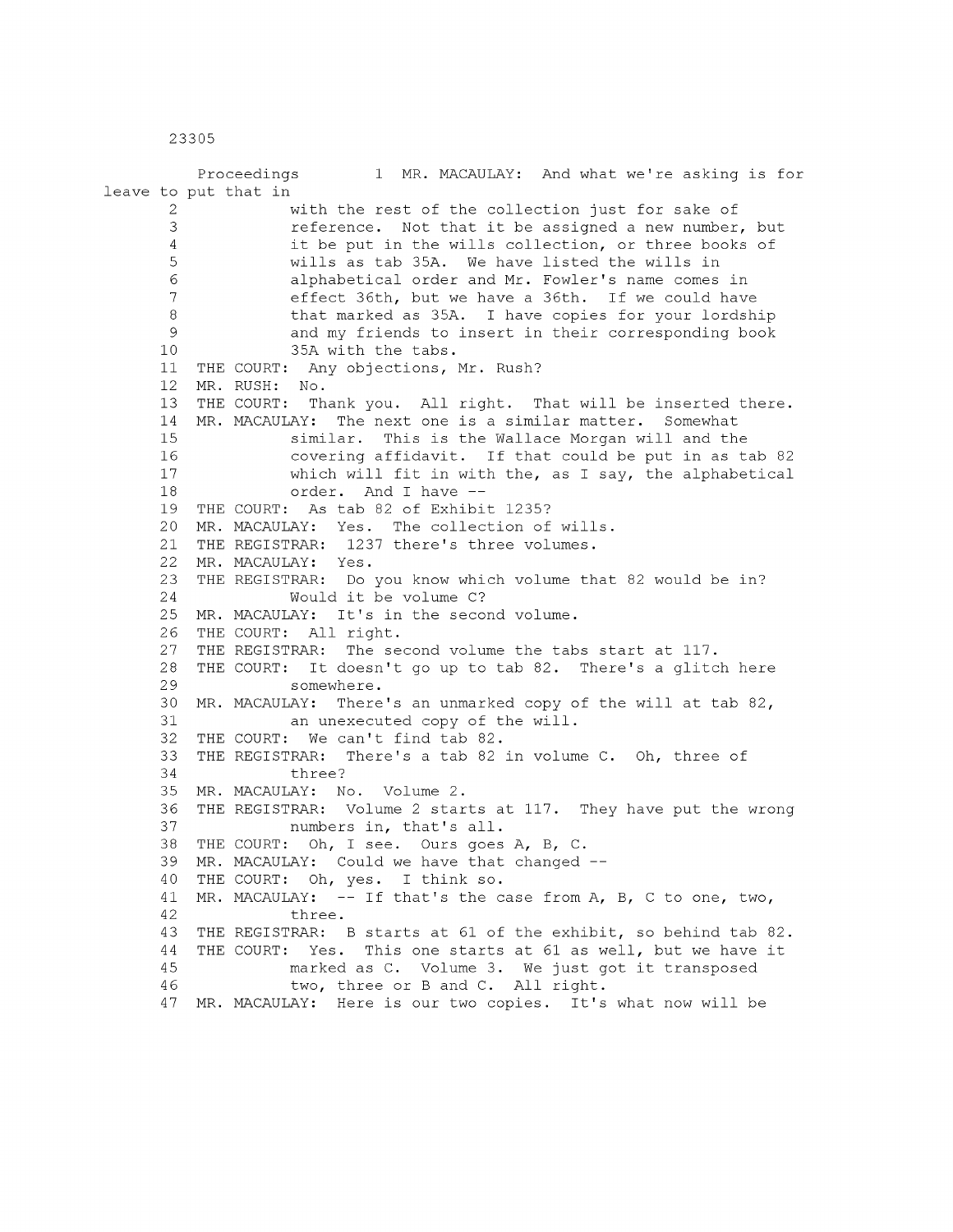|                  | tab 82 is Judge Metzger's affidavit<br>Proceedings<br>$\mathbf{1}$                                                |
|------------------|-------------------------------------------------------------------------------------------------------------------|
| and the executed |                                                                                                                   |
| 2                | will.<br>We hadn't included it in the series, but we                                                              |
| 3                | left a space for it. We knew it was around. And                                                                   |
| $\overline{4}$   | that's the other copy.                                                                                            |
| 5<br>6           | THE REGISTRAR:<br>Thank you.                                                                                      |
| 7                | Another one, my lord, is the will -- the<br>MR. MACAULAY:<br>holographed will of Daniel Skowill. It was marked at |
| 8                | trial as Exhibit 72B-3-5. 72B-3-5. It was an exhibit                                                              |
| 9                | to the cross-examination of David Gunanoot who gave                                                               |
| 10               | commission evidence. Mr. Gunanoot, as your lordship                                                               |
| 11               | will see, was the witness to the testator's execution                                                             |
| 12               | of the will. What we have there now, and I don't say                                                              |
| 13               | that it should be removed, what we had in our file,                                                               |
| 14               | our Hazelton district file, was a true copy of the                                                                |
| 15               | kind that used to be made in those days. That is a                                                                |
| 16               | typist would type out a typewritten version of the                                                                |
| 17               | will and a typewritten signature and would put (copy)                                                             |
| 18               | on it and the original would go to Ottawa. And that's                                                             |
| 19               | how they would have a record back at the base -- back                                                             |
| 20               | at Hazelton of the will that was sent on. Well, I                                                                 |
| 21               | discovered that a photocopy of the original had been                                                              |
| 22               | put to Mr. Gunanoot and he had identified that will                                                               |
| 23               | and so I suggest this be added as tab 116A so that we                                                             |
| 24               | have both.                                                                                                        |
| 25               | THE COURT: Well, I'm sorry, 116A of what, of 72B?                                                                 |
| 26               | MR. MACAULAY: It's already marked 72B. What I'm trying to do                                                      |
| 27               | is include it in the wills collection.<br>It's now                                                                |
| 28               | 72B-3-5. It is an exhibit that is on record.                                                                      |
| 29<br>30         | THE COURT: So you want to make it tab 116A of --<br>MR. MACAULAY:<br>116A.                                        |
| 31               | THE COURT: Of Exhibit 1237?                                                                                       |
| 32               | MR. MACAULAY: Yes, my lord.                                                                                       |
| 33               | THE COURT: Any objection to that, Mr. Rush?                                                                       |
| 34               | MR. RUSH: Well, my recollection unfortunately is hazy on this,                                                    |
| 35               | but I thought David Gunanoot couldn't identify that                                                               |
| 36               | will, but I can't recall that with clarity.                                                                       |
| 37               | THE COURT: Nor can I.                                                                                             |
| 38               | MS. KOENIGSBERG: Well, I was there, and we also have the                                                          |
| 39               | transcript here in the courtroom which I could                                                                    |
| 40               | probably rustle up for Mr. Rush to remind him. I can                                                              |
| 41               | assure him he did identify.                                                                                       |
| 42               | I read the transcript myself. I wasn't there,<br>MR. MACAULAY:                                                    |
| 43               | but I read the transcript or I wouldn't be making that                                                            |
| 44               | statement if it isn't marked.                                                                                     |
| 45               | It's already in, as you say, as part of Exhibit 72?<br>THE COURT:                                                 |
| 46               | MR. MACAULAY:<br>Yes.                                                                                             |
| 47               | That being so I think it can be added as tab 116A to<br>THE COURT:                                                |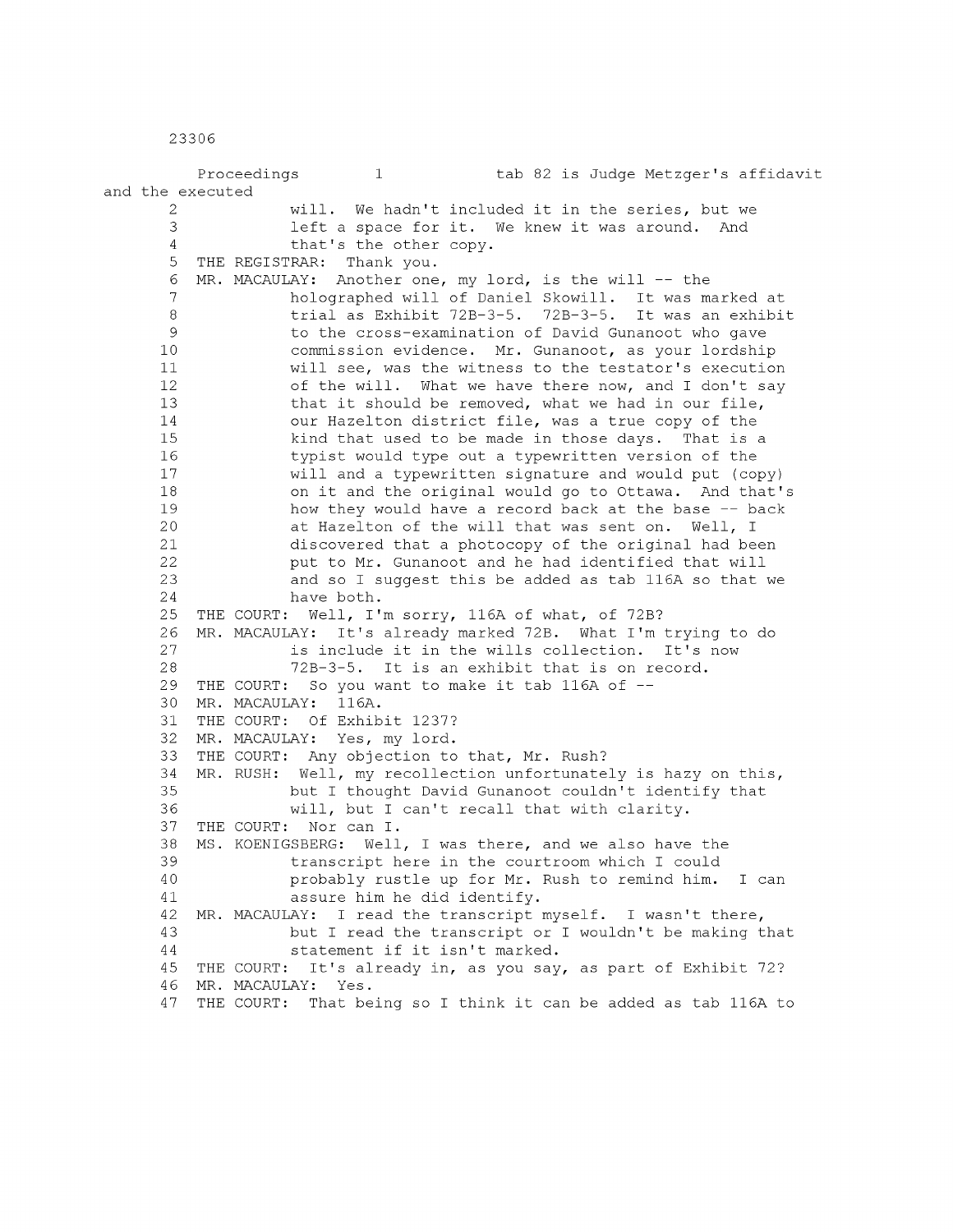|                | Proceedings<br>1<br>Exhibit 1237.                                 |
|----------------|-------------------------------------------------------------------|
| 2              | MR. MACAULAY: Now we come to another will, and this has just      |
| 3              | come to my attention. It's the will of Agnes Sutton               |
| $\overline{4}$ | of Cedarvale. Agnes Sutton is a hereditary chief --               |
| 5              | was a hereditary chief. It's a will made on July                  |
| $\epsilon$     | 27th, 1981. We have learned that this will which is               |
| 7              | not in the Indian Act system is the subject of                    |
| 8              |                                                                   |
|                | litigation in the courts in British Columbia, and I               |
| 9              | understand that Mr. Grant is acting for one of the                |
| 10             | parties to that litigation. And we are looking for                |
| 11             | the appropriate court file so that we can prove it.               |
| 12             | That way seems to be the easiest way of doing it. In              |
| 13             | the meantime I ask that it be included, subject of                |
| 14             | course to our filing it, and marked as an exhibit when            |
| 15             | we find the file consuming the will. But it might be              |
| 16             | convenient to have it put in the collection of wills              |
| 17             | at tab 122A which would have put it in the proper                 |
| 18             | order, alphabetical order.                                        |
| 19             | THE COURT: Mr. Rush.                                              |
| 20             | MR. RUSH: I think if my friend is going to go to the steps of     |
| 21             | trying to obtain the will in the file then we should              |
| 22             | wait until he does that and it should be marked in the            |
| 23             | ordinary course of affairs. I don't know anything                 |
| 24             | about it. I haven't seen it before.                               |
| 25             | MR. MACAULAY: That's right, Mr. Rush hasn't seen it before.       |
| 26             | Mr. Grant certainly has, as I understand.                         |
| 27             | The number doesn't need to be reserved because it's<br>THE COURT: |
|                |                                                                   |
| 28             | an addition to an existing series. And you have given             |
| 29             | your friend notice and you're going to be dealing with            |
| 30             | this matter again at sometime.                                    |
| 31             | MR. MACAULAY:<br>Yes.                                             |
| 32             | THE COURT: So I don't think there's any advantage in marking it   |
| 33             | now in any case. I'll be glad to hear from you again              |
| 34             | when you're ready to deal with the matter in a total              |
| 35             | sense.                                                            |
| 36             | Thank you, my lord. It may be the Prince Rupert<br>MR. MACAULAY:  |
| 37             | Registry. We know there's litigation about it.                    |
| 38             | That brings me to the subject of wills generally,                 |
| 39             | and I wish to tender the wills as exhibits.<br>The                |
| 40             | plaintiffs have cross-examined the custodial affiant              |
| 41             | Miss Peters last week, and I submit that those --                 |
| 42             | those three volumes of wills ought to be marked as                |
| 43             | exhibits. Some already are exhibits, but the                      |
| $4\,4$         | balance -- the three volumes ought to be marked as --             |
| 45             | THE COURT: All right. As I have it on November 29th three         |
| 46             | books of wills had numbers reserved for them 1237A, B             |
| $4\,7$         | and C.                                                            |
|                |                                                                   |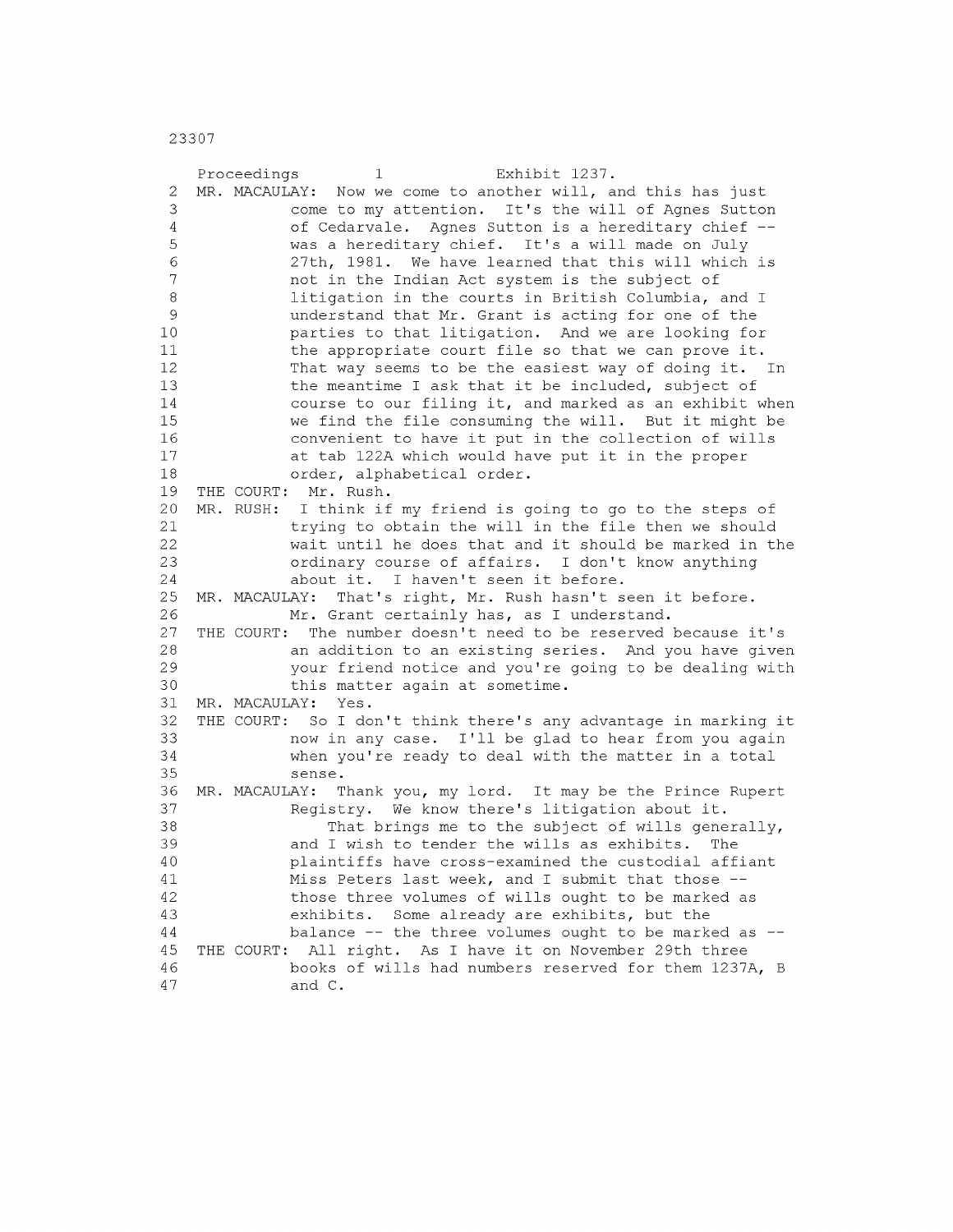2330?

2 THE COURT: You're now tendering them. Mr. Rush. 3 MR. RUSH: Yes. My lord, we have an application about generally 4 5 6 7 8 9 10 11 MR. RUSH: I see no problem. 12 13 14 15 16 17 18 19 20 21 22 MR. MACAULAY: I have one more thing, my lord. I told your 23 24 25 26 27 28 29 30 31 32 33 34 35 36 37 38 39 40 41 42 43 44 45 46 47 Proceedings 1 MR. MACAULAY: That's right, my lord. the question of the custodial care of these documents, but I think that that is in addition to the marking of the exhibits, so I think we've had our cross-examination and we'll be speaking to you shortly about that. THE COURT: All right. They can be marked in the meantime or at this time? THE COURT: All right. The reserved designation will be removed. (EXHIBIT 1237A: Affidavit of Peters and Wills Collection - Vol.1) (EXHIBIT 1237B: Wills Collection - Vol.2) (EXHIBIT 1237C: Wills Collection - Vol.3) lordship last time at the last sitting, or perhaps it was the sitting before that, that I was going to make every effort to improve the transcriptions of the Loring reports with other documents. I arranged for a researcher to go to the archives to look at the original documents and to make arrangements, if necessary, for the photographing of the originals if they were in better condition than these awful copies that we've been dealing with, and I think all the parties have been dealing with. Well, we discovered a number of things; the first is that it may be possible, and we are going to try this week if we can get a photographer to get at it, a person with sufficient skills to have another run at using the reels that are distributed to all comers by the archives. We have already done a trial with one report and we believe that if we reduce the size to five by seven from -- that's the present size, and we use a better reel, that is a better quality reel which is available from the archives -- we discovered it's available. It can be made available. We expect to receive such a reel today -- that we may be able to vastly improve the quality of the original. That will make it easy for us -- easier for all of us and will, of course, make it not unnecessary to have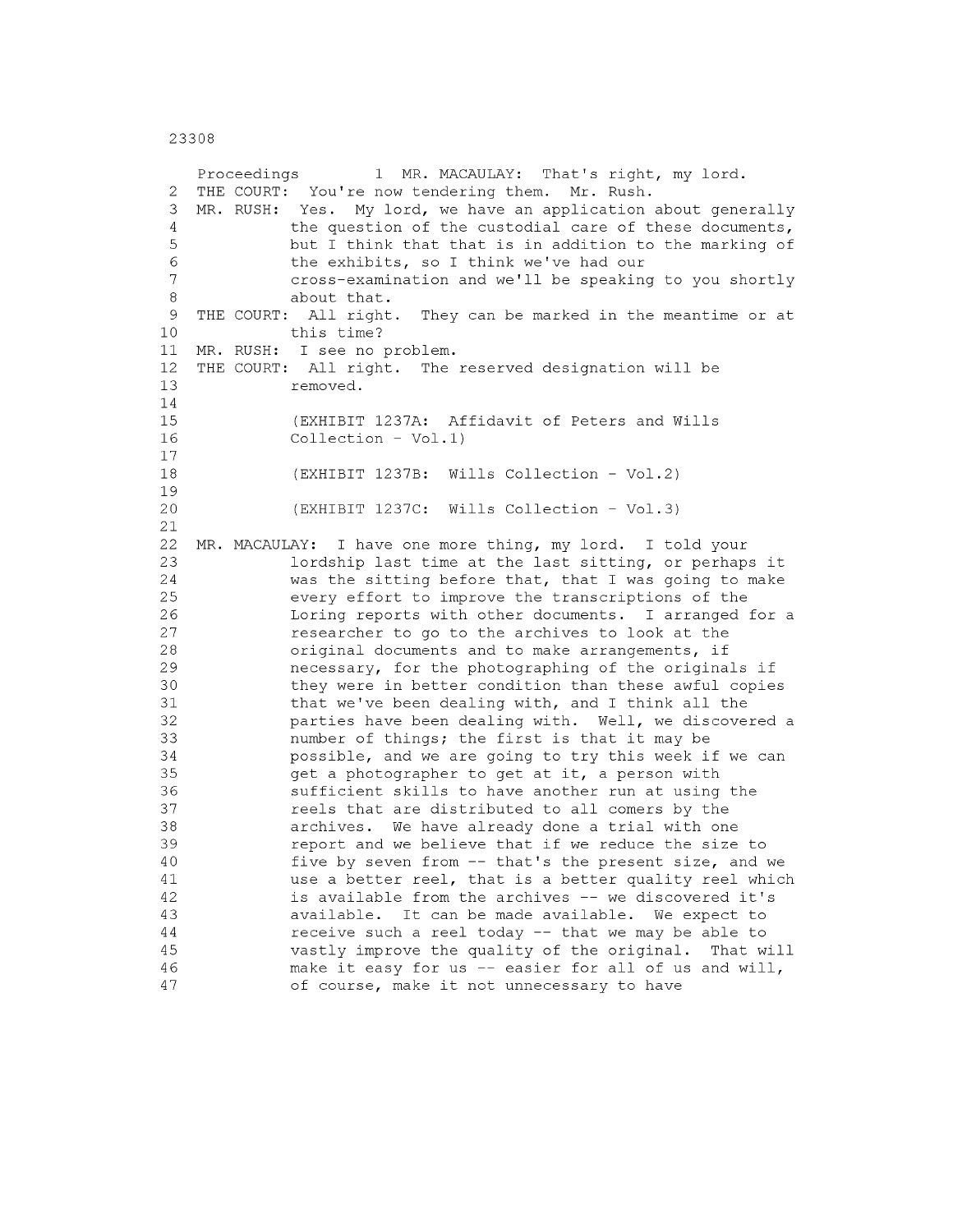|                 | Proceedings   | $\perp$       | transcriptions, but it will make the                     |
|-----------------|---------------|---------------|----------------------------------------------------------|
| transcriptions  |               |               |                                                          |
| 2               |               |               | much more reliable or much easier to compare the         |
| 3               |               |               | transcriptions with the original for all of us.          |
| 4               |               |               | The researcher discovered also a number of other         |
| 5               |               |               | documents in the archives. I'm talking only about        |
| $\epsilon$      |               |               | Loring archival documents now. The monthly reports --    |
| $7\phantom{.0}$ |               |               | more monthly reports for the early period, special       |
| 8               |               |               | letters on various topics of historical or               |
| $\mathsf 9$     |               |               | anthropological interest, and other archival material    |
| 10              |               |               | all in the same archival series that we hadn't           |
| 11              |               |               | received before. When I say we hadn't received them      |
| 12              |               |               | before they may be, and they probably are on the         |
| 13              |               |               | reels, but in the initial process the people whose job   |
| 14              |               |               | it was to look on the screen at these documents just     |
| 15              |               |               |                                                          |
|                 |               |               | gave up in many, many cases, in other cases couldn't     |
| 16              |               |               | make out the relevance or significance of them.<br>And   |
| 17              |               |               | for -- well, these people are gone. They were            |
| 18              |               |               | employees, the people we employed as researchers         |
| 19              |               |               | sometime ago. Some two, three years ago. At any rate     |
| 20              |               |               | there are additions that I wish to make to the Loring    |
| 21              |               |               | collection. They're all in that -- mostly in the 1889    |
| 22              |               |               | to 1900 period. I'm going through some of them now,      |
| 23              |               |               | the legible ones, discarding a lot of them as not        |
| 24              |               |               | being relevant or particularly helpful, but I have       |
| 25              |               |               | determined that there are some others that ought to be   |
| 26              |               |               | before the court to complete the record. As I urge on    |
| 27              |               |               | your lordship in argument that's a portrait of an age    |
| 28              |               |               | when you take it altogether, and I do believe the        |
| 29              |               |               | additions ought to be made. I hope to be in a            |
| 30              |               |               | position -- very shortly to be in a position to          |
| 31              |               |               | provide my friends with copies of the ones we seek to    |
| 32              |               |               | have added to the existing collection. As I say, we      |
| 33              |               |               | haven't got what I hope will be a legible,               |
| 34              |               |               | decipherable reel yet. We live in hopes that it comes    |
| 35              |               |               | in today and we'll get right at it. I know how I'm       |
| 36              |               |               | going to be spending my run up to Christmas, looking     |
| 37              |               |               | at those things on the machine. If I may I would like    |
| 38              |               |               | to speak to that on the next convenient occasion.<br>I'm |
| 39              |               |               | not asking your lordship to have a special sitting for   |
| 40              |               | that purpose. |                                                          |
| 41              | THE COURT:    | All right.    |                                                          |
| 42              | MR. MACAULAY: |               | And that -- that's as far as I can go now.<br>We'll      |
| 43              |               |               | be tendering after my friends have looked at them        |
| 44              |               |               | Terry Turnball's reports. Ms. Koenigsberg will be        |
| 45              |               |               | able to speak to that. She dealt with the Turnball       |
|                 |               |               |                                                          |
| 46              |               |               | reports. But I just mention it now as another of the     |
| 47              |               |               | very few remaining items to be dealt with on our side.   |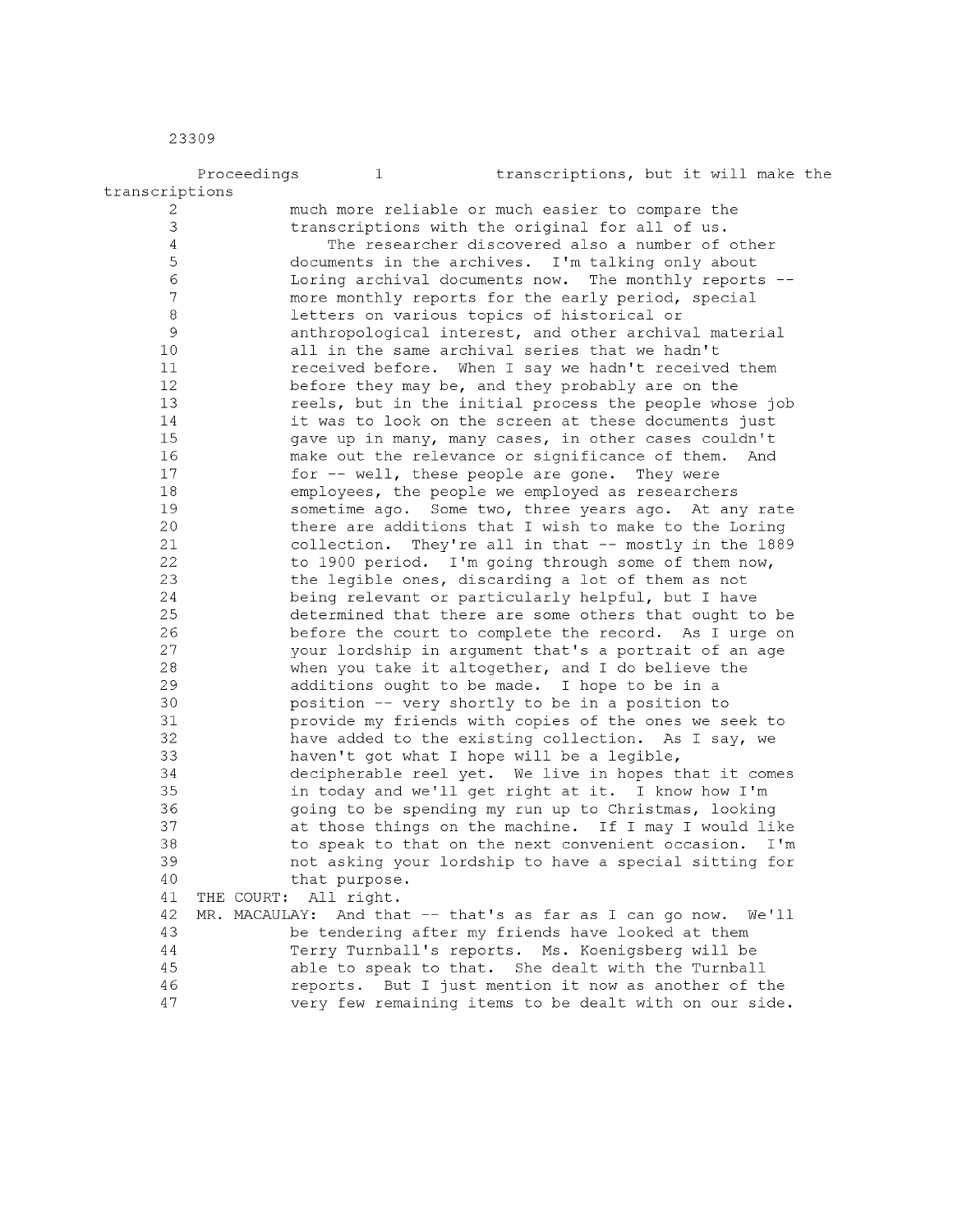```
Proceedings 
   Submission by Mr. Rush 
1 If your lordship pleases, I understand that Mr. Rush 
 2 has an application to make regarding a DIA officer 
 3 called Pat Simon. 
 4 THE COURT: Yes. All right. Do you wish to do that now, Mr. 
5 Rush? 
 6 MR. RUSH: I'm happy to. I just would like it if my friends 
7 would exhaust all the things they have to do and I can 
8 get up and do what I have to do. 
9 MR. MACAULAY: That's it for now. 
10 THE COURT: Ms. Koenigsberg's not able to deal with that other 
11 matter you mentioned? 
12 MS. KOENIGSBERG: No. I just enlightened my friends we had 
13 undertaken at Mr. Grant's request to edit the Terry 
14 Turnball fishing reports because they contained a lot 
15 of extraneous material. We just sent those to him. I 
16 don't think I should tender those until Mr. Grant has 
17 an opportunity to look at them. 
18 THE COURT: That's all you have to deal with? 
19 MR. MACAULAY: Yes, my lord. 
20 THE COURT: Do you want to exhaust Mr. Plant?
21 MR. RUSH: No. 
22 MR. MACAULAY: Just one other thing. I have a new index to the 
23 wills collection. 
24 THE COURT: All right. To Exhibit 1237? 
25 MR. MACAULAY: Yes, my lord.
26 THE COURT: Yes. All right.
27 MR. MACAULAY: We've added the odd one. And two copies. And
28 the index I believe includes the Agnes Sutton will. 
29 That's not yet marked so we'll be glad to strike that 
30 out if we are not able to prove that will. 
31 THE COURT: All right. All right. 
32 MR. MACAULAY: I'm sorry to interrupt my friend. 
33 THE COURT: No. Thank you. Mr. Rush. 
34 MR. RUSH: Yes. My lord, I have a number of questions that I 
35 wanted to revisit. The first was with regard to the 
36 exhibiting of the treaty volumes and the treatises. 
37 Your lordship may recall that you exhibited for 
38 identification a set of three volumes of treatises, 
39 and these were Exhibits 1244, 45 and 46, being volumes 
40 one, two and three. 
41 THE COURT: Just reserved at the moment. 
42 MR. RUSH: No. These were exhibits for identification. There 
43 was an argument on this, my lord. 
44 THE COURT: Yes. All right. 
45 MR. RUSH: And the upshot of the argument was, if I can 
46 summarize it, that you requested that I categorize 
47 these documents around particular subject areas. And
```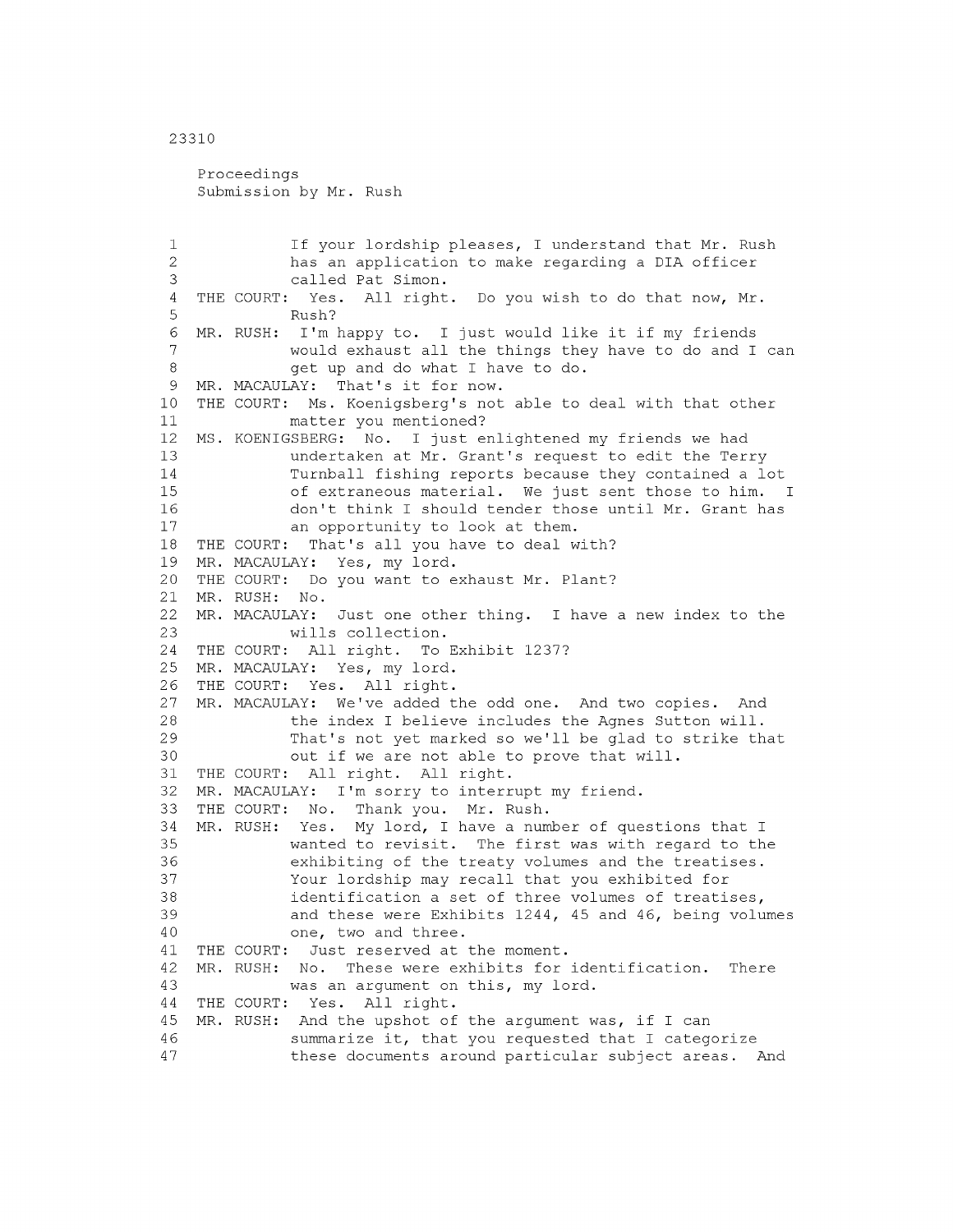|                                                                                                                                                                                                                                                                                                                                                                                                                                                          |                              | Submission by Mr. Rush<br>you identified what some<br>1        |
|----------------------------------------------------------------------------------------------------------------------------------------------------------------------------------------------------------------------------------------------------------------------------------------------------------------------------------------------------------------------------------------------------------------------------------------------------------|------------------------------|----------------------------------------------------------------|
|                                                                                                                                                                                                                                                                                                                                                                                                                                                          | of those subject areas might |                                                                |
| $\mathbf{2}$                                                                                                                                                                                                                                                                                                                                                                                                                                             |                              | be in your ruling. And $I$ -- I am now coming back to          |
| 3                                                                                                                                                                                                                                                                                                                                                                                                                                                        |                              | your lordship to do two things; firstly, to have the           |
| 4                                                                                                                                                                                                                                                                                                                                                                                                                                                        |                              | identification tag removed, and secondly, to resubmit          |
| $\mathbb S$                                                                                                                                                                                                                                                                                                                                                                                                                                              |                              | two volumes of treatises which I tendered before, but          |
| $\epsilon$                                                                                                                                                                                                                                                                                                                                                                                                                                               |                              | which I had conceded at the time that there were               |
| $\overline{7}$                                                                                                                                                                                                                                                                                                                                                                                                                                           |                              | two -- no, I think four entries in that volume which           |
| $\,8\,$                                                                                                                                                                                                                                                                                                                                                                                                                                                  |                              | my friends had not seen before and so I didn't proceed         |
| $\mathsf{S}% _{T}=\mathsf{S}_{T}\!\left( a,b\right) ,\ \mathsf{S}_{T}=\mathsf{S}_{T}\!\left( a,b\right) ,\ \mathsf{S}_{T}=\mathsf{S}_{T}\!\left( a,b\right) ,\ \mathsf{S}_{T}=\mathsf{S}_{T}\!\left( a,b\right) ,\ \mathsf{S}_{T}=\mathsf{S}_{T}\!\left( a,b\right) ,\ \mathsf{S}_{T}=\mathsf{S}_{T}\!\left( a,b\right) ,\ \mathsf{S}_{T}=\mathsf{S}_{T}\!\left( a,b\right) ,\ \mathsf{S}_{T}=\mathsf{S}_{T}\!\left( a,b\right) ,\ \mathsf{S}_{T}=\math$ |                              | with it at that time. I'm now coming back to proceed           |
| 10                                                                                                                                                                                                                                                                                                                                                                                                                                                       |                              | with it now as part of that collection of treatises.           |
| 11                                                                                                                                                                                                                                                                                                                                                                                                                                                       |                              | And what I've done here, my lord, is I've prepared             |
| 12                                                                                                                                                                                                                                                                                                                                                                                                                                                       |                              | these two volumes of treatises and I'm now naming them         |
| 13                                                                                                                                                                                                                                                                                                                                                                                                                                                       |                              | volume 4 and 5 in the sequence of documents that would         |
| 14                                                                                                                                                                                                                                                                                                                                                                                                                                                       |                              | run from 1244 through. Well, we'll no doubt be out of          |
| 15                                                                                                                                                                                                                                                                                                                                                                                                                                                       |                              | sync now on these exhibit chronologies, but                    |
| 16                                                                                                                                                                                                                                                                                                                                                                                                                                                       |                              | nevertheless it's one to five in the document series.          |
| 17                                                                                                                                                                                                                                                                                                                                                                                                                                                       |                              | THE COURT: I've lost you, Mr. Rush, already. 1244 for          |
| 18                                                                                                                                                                                                                                                                                                                                                                                                                                                       |                              | identification was?                                            |
| 19                                                                                                                                                                                                                                                                                                                                                                                                                                                       |                              | MR. RUSH: A volume of treaties.                                |
| 20                                                                                                                                                                                                                                                                                                                                                                                                                                                       |                              | THE COURT: I thought it was three volumes.                     |
| 21                                                                                                                                                                                                                                                                                                                                                                                                                                                       |                              | MR. RUSH: No. My lord, volume 2 of that same series was 1245   |
| 22                                                                                                                                                                                                                                                                                                                                                                                                                                                       |                              | and volume 3 of that series is 1246.                           |
| 23                                                                                                                                                                                                                                                                                                                                                                                                                                                       |                              | THE COURT: Oh, yes. All right. Now you're suggesting that --   |
| 24                                                                                                                                                                                                                                                                                                                                                                                                                                                       |                              | what are you suggesting now?                                   |
| 25                                                                                                                                                                                                                                                                                                                                                                                                                                                       |                              | MR. RUSH: Well, I want to add to the series. Firstly add to    |
| 26                                                                                                                                                                                                                                                                                                                                                                                                                                                       |                              | the series volumes 4 and 5.                                    |
| 27                                                                                                                                                                                                                                                                                                                                                                                                                                                       |                              | THE COURT: All right. And these are treatises, but             |
| 28                                                                                                                                                                                                                                                                                                                                                                                                                                                       |                              | nevertheless part of that series. All right. And               |
| 29                                                                                                                                                                                                                                                                                                                                                                                                                                                       |                              | they don't have a number. We did have 1244, 1245 and           |
| 30                                                                                                                                                                                                                                                                                                                                                                                                                                                       |                              | 1246.                                                          |
| 31                                                                                                                                                                                                                                                                                                                                                                                                                                                       |                              | MR. RUSH: That's right. And now I'm tendering these additional |
| 32                                                                                                                                                                                                                                                                                                                                                                                                                                                       |                              | volumes of treatises as the next two exhibits, but             |
| 33                                                                                                                                                                                                                                                                                                                                                                                                                                                       |                              | part of these series.                                          |
| 34                                                                                                                                                                                                                                                                                                                                                                                                                                                       |                              | THE COURT: So they would have to be 1246A and B, I suppose     |
| 35                                                                                                                                                                                                                                                                                                                                                                                                                                                       |                              | because we already have 1247.                                  |
| 36                                                                                                                                                                                                                                                                                                                                                                                                                                                       |                              | MR. RUSH: Yes. I'm happy to make it volume 346A and B and C if |
| 37                                                                                                                                                                                                                                                                                                                                                                                                                                                       |                              | your lordship pleases.                                         |
| 38<br>39                                                                                                                                                                                                                                                                                                                                                                                                                                                 |                              | THE COURT: All right. Now, so much for the numbering, what     |
|                                                                                                                                                                                                                                                                                                                                                                                                                                                          |                              | about the substance?                                           |
| 40                                                                                                                                                                                                                                                                                                                                                                                                                                                       |                              | MR. RUSH: Well, the substance is that your lordship --         |
| 41<br>42                                                                                                                                                                                                                                                                                                                                                                                                                                                 |                              | basically your lordship's ruling is captured in the            |
| 43                                                                                                                                                                                                                                                                                                                                                                                                                                                       | THE COURT:                   | comments that you made at volume 307 at page 23,244.<br>Yes.   |
| 44                                                                                                                                                                                                                                                                                                                                                                                                                                                       | MR. RUSH:                    | And you said at the bottom of that page:                       |
| 45                                                                                                                                                                                                                                                                                                                                                                                                                                                       |                              |                                                                |
| 46                                                                                                                                                                                                                                                                                                                                                                                                                                                       |                              | "I think some of them, however, are probably                   |
| 47                                                                                                                                                                                                                                                                                                                                                                                                                                                       |                              | not ones which should be admitted into                         |
|                                                                                                                                                                                                                                                                                                                                                                                                                                                          |                              |                                                                |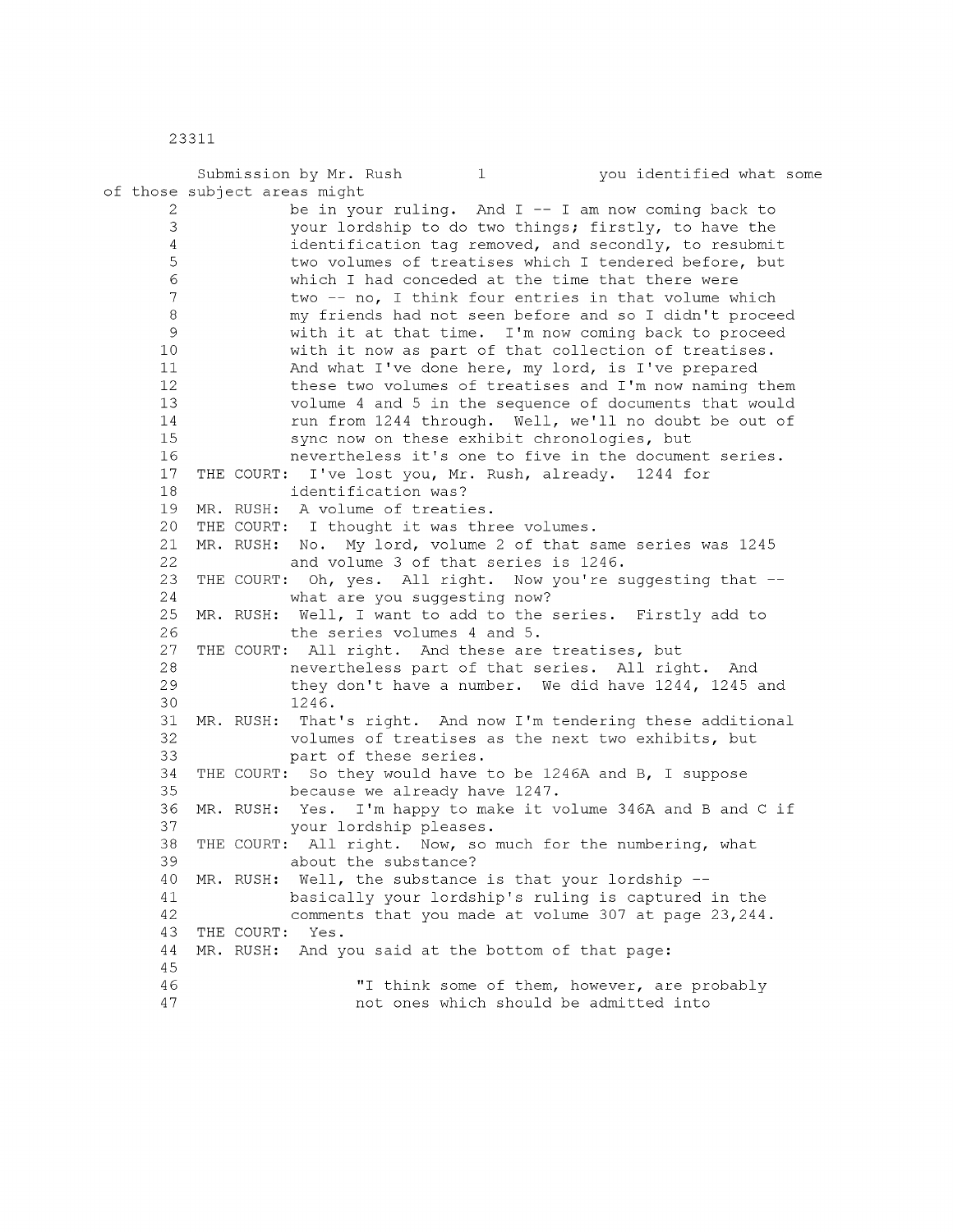|                                                             | Submission by Mr. Rush    |                      | $\mathbf{1}$                              | evidence, and I am                                                                                                                                                                                                                                                                                   |
|-------------------------------------------------------------|---------------------------|----------------------|-------------------------------------------|------------------------------------------------------------------------------------------------------------------------------------------------------------------------------------------------------------------------------------------------------------------------------------------------------|
|                                                             | disposed to mark them all |                      |                                           |                                                                                                                                                                                                                                                                                                      |
| 2<br>3<br>4<br>$\overline{5}$<br>$\epsilon$<br>7<br>$\,8\,$ |                           |                      | know which ones they think fit into the   | now for identification, giving them a number<br>for that purpose, and to ask counsel to let me<br>categories I mentioned or any other categories<br>that they might develop on their own, and I<br>will have to deal with them when -- I will have<br>to deal with the residue when the time comes." |
| $\mathsf{S}\xspace$<br>10                                   |                           |                      |                                           |                                                                                                                                                                                                                                                                                                      |
| 11                                                          |                           |                      |                                           | And the categories that you mentioned are on the<br>earlier page of 23,243. And the categories were there                                                                                                                                                                                            |
| 12                                                          |                           |                      | described by yourself in these words:     |                                                                                                                                                                                                                                                                                                      |
| 13                                                          |                           |                      |                                           |                                                                                                                                                                                                                                                                                                      |
| 14                                                          |                           |                      |                                           | "I can think of collections of documents which                                                                                                                                                                                                                                                       |
| 15                                                          |                           |                      |                                           | actually or potentially -- or might is a better                                                                                                                                                                                                                                                      |
| 16                                                          |                           |                      |                                           | word -- explain the historical background for                                                                                                                                                                                                                                                        |
| 17                                                          |                           |                      |                                           | the Royal Proclamation, both in Britain's North                                                                                                                                                                                                                                                      |
| 18                                                          |                           |                      |                                           | American possessions in what is now Canada and                                                                                                                                                                                                                                                       |
| 19                                                          |                           |                      | in what is now the United States.         |                                                                                                                                                                                                                                                                                                      |
| 20                                                          |                           |                      |                                           |                                                                                                                                                                                                                                                                                                      |
| 21<br>22                                                    |                           |                      |                                           | I can categorize further, documents that might<br>record treaties made in obedience to or in view                                                                                                                                                                                                    |
| 23                                                          |                           |                      |                                           | of the Royal Proclamation, leaving it open for                                                                                                                                                                                                                                                       |
| 24                                                          |                           |                      |                                           | later determination regarding the actual breach                                                                                                                                                                                                                                                      |
| 25                                                          |                           | of the Proclamation. |                                           |                                                                                                                                                                                                                                                                                                      |
| 26                                                          |                           |                      |                                           |                                                                                                                                                                                                                                                                                                      |
| 27                                                          |                           | I can categorize" -- |                                           |                                                                                                                                                                                                                                                                                                      |
| 28                                                          |                           |                      |                                           |                                                                                                                                                                                                                                                                                                      |
| 29                                                          | THE COURT:                |                      |                                           | I'm sorry. Mr. Rush, I think that was reach on the                                                                                                                                                                                                                                                   |
| 30                                                          | Proclamation.             |                      |                                           |                                                                                                                                                                                                                                                                                                      |
| 31                                                          | Yes.<br>MR. RUSH:         |                      | That would make sense to me.              |                                                                                                                                                                                                                                                                                                      |
| 32                                                          | THE COURT:<br>Yes.        |                      |                                           |                                                                                                                                                                                                                                                                                                      |
| 33<br>34                                                    | MR. RUSH:                 | Strike the B there.  |                                           |                                                                                                                                                                                                                                                                                                      |
| 35                                                          |                           |                      |                                           | "I can categorize further and say that the                                                                                                                                                                                                                                                           |
| 36                                                          |                           |                      |                                           | documents connected with matters already in                                                                                                                                                                                                                                                          |
| 37                                                          |                           |                      | evidence would be proper subject of       |                                                                                                                                                                                                                                                                                                      |
| 38                                                          |                           |                      | supplementing the collection."            |                                                                                                                                                                                                                                                                                                      |
| 39                                                          |                           |                      |                                           |                                                                                                                                                                                                                                                                                                      |
| 40                                                          |                           |                      |                                           | Your lordship then went on to comment about some                                                                                                                                                                                                                                                     |
| 41                                                          |                           |                      | of the documents in the collection.       | And what I'm                                                                                                                                                                                                                                                                                         |
| 42                                                          |                           |                      |                                           | coming back to do today, my lord, is to simply place                                                                                                                                                                                                                                                 |
| 43                                                          |                           |                      |                                           | those documents in those categories and deal with                                                                                                                                                                                                                                                    |
| 44                                                          |                           |                      |                                           | these documents now, because I'd like them to be -- to                                                                                                                                                                                                                                               |
| 45                                                          |                           |                      | be marked as exhibits in the proceedings. | And,                                                                                                                                                                                                                                                                                                 |
| 46                                                          |                           |                      |                                           | firstly, I want to say that the documents which are                                                                                                                                                                                                                                                  |
| 47                                                          |                           |                      |                                           | contained in volume 1, which is 1244, documents 1 to                                                                                                                                                                                                                                                 |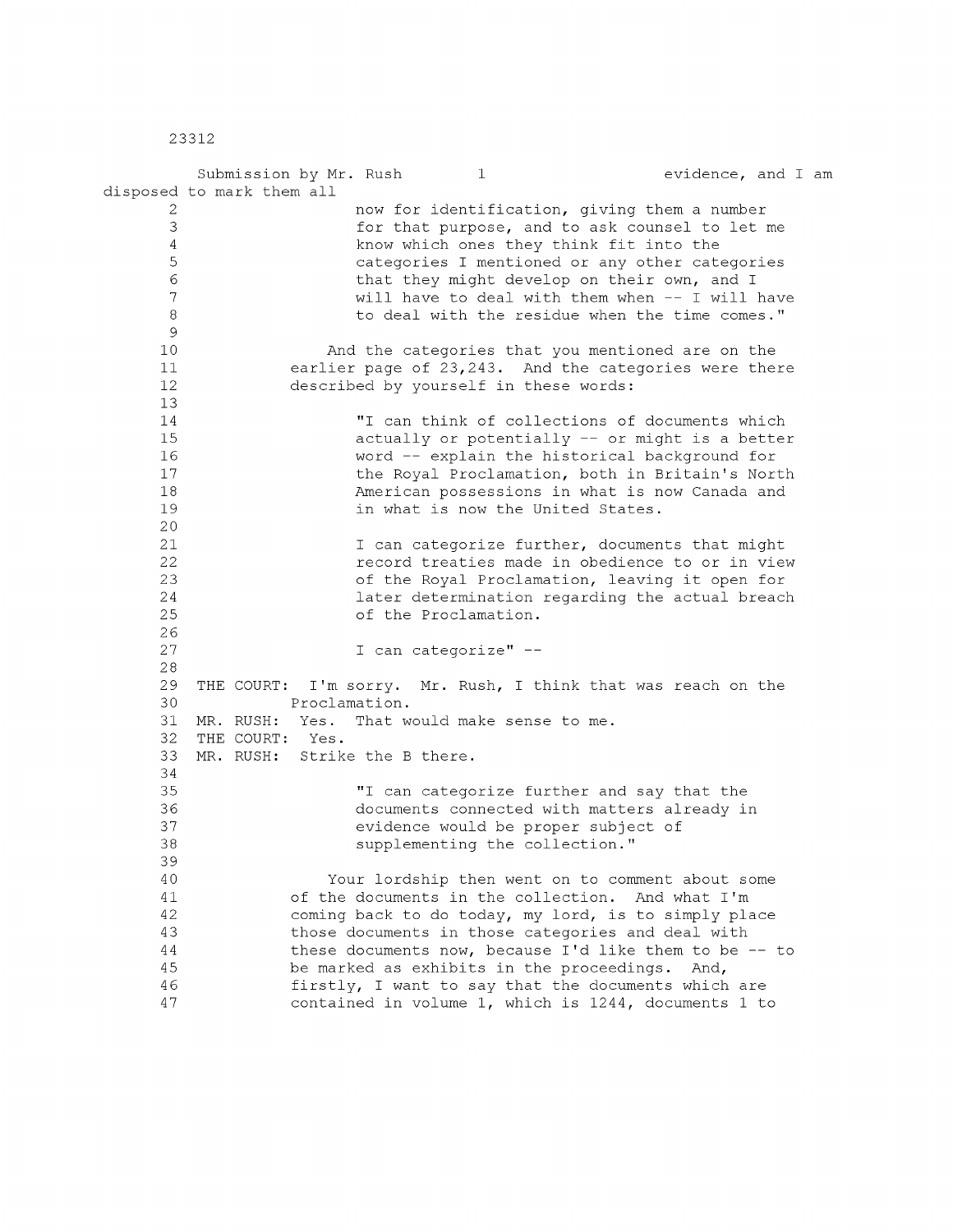Submission by Mr. Rush 1 70, and contained in volume 2, which is 1245, again in 2 the treaties series, tabs 1 to 16, that these 3 documents are documents which form part of the 4 historical background to the Royal Proclamation and 5 these treaties demonstrate the underlying principles 6 reflected in the Proclamation. And we say that 7 these -- these treaties form part of that collection, 8 as I argued with you earlier. 9 THE COURT: These documents are all themselves actual treaties? 10 MR. RUSH: Or descriptions of congresses at which treaties were 11 resolved -- evolved. 12 THE COURT: Negotiated and/or concluded, I suppose. 13 MR. RUSH: Yes, that's correct. And the title of the reflection 14 lists treaties, conferences, councils and deeds. 15 Now, my lord, I simply want to say that the 16 collection is supplemental to documents Exhibits 17 1026-1 through to 1026-8 of the Morrison collection. 18 MR. PLANT: 1026-1 to 8? 19 MR. RUSH: 1026-1 to 8 of the Morrison collection. And they are 20 documents of a similar kind. In fact indeed some of 21 them are duplicates in the collection that we've 22 handed up to you, and we've put them in a 23 chronological order. 24 MR. RUSH: Now, the tab references that I've given to your 25 lordship are all tab references in anticipation that 26 we'll argue or in as a prelude to the Proclamation of 27 1763. 28 THE COURT: Are they all dated prior to 1763? 29 MR. RUSH: That's right. Then there's a second grouping of 30 documents, if I can put it that way, which are 31 treaties in the post Proclamation period. And these 32 are found at volume 1, tab 71 to 74. And volume 1, as 33 I said, is Exhibit 1244, and volume 2 which is 1245, 34 tab 17, and thirdly, volume 3 which is Exhibit 1246A 35 at tab 1. 36 Now, tab 1, my lord, is in effect a collection by 37 a privy councillor in 1880 of all of the treaties 38 negotiated by Canada up to that time. And it goes up 39 to the numbered treaty treaty number seven. Now, the 40 category that these fall into in that historical 41 period following the Proclamation we say is the 42 continuation of the development of those underlying 43 principles and the giving effect of the forward or 44 prospective application of the principles enunciated 45 in the Proclamation. 46 Now, Jim Morrison -- Mr. Morrison tendered a 47 number of the post Proclamation treaties the most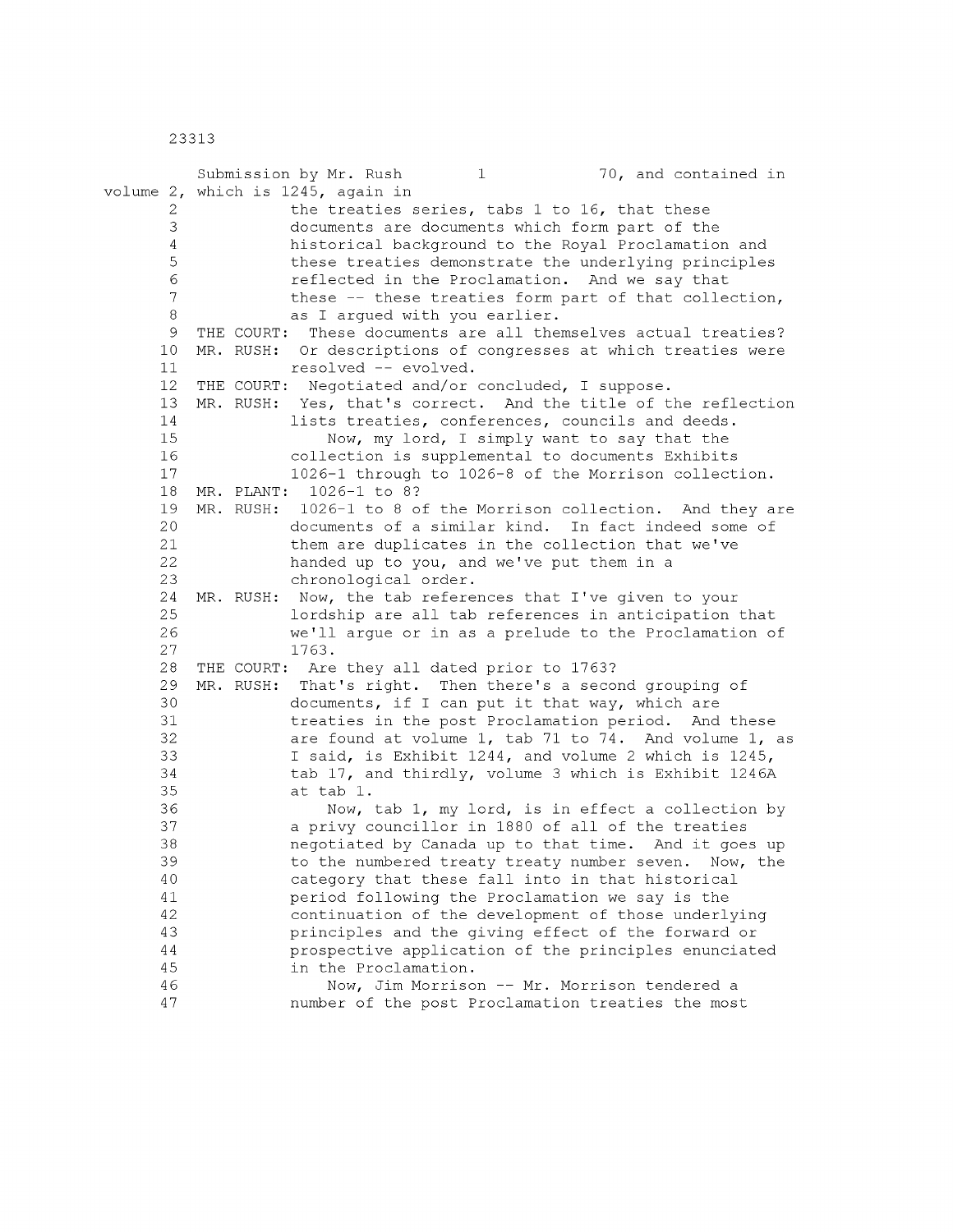Submission by Mr. Rush 1 1 1 1 notable of which is the Fort Stanwix, S-T-A-N-W-I-X, 2 treaty. 3 THE COURT: I'm sorry. S-T-A-N-W-I-X? 4 MR. RUSH: Yes. And that's again reproduced in this volume. I 5 should point out that I believe Dr. Lane also made 6 reference to that in the collection that she filed as 7 1205. You will recall that was part of the response 8 by one of the questions posed to her by Mr. Goldie. 9 Also, there were treaties -- the Douglas treaties 10 evidenced by Dr. Lane in her evidence which you will 11 recall were in the late 1840s and early 1850s. She -- 12 Dr. Lane also exhibited treaty eight and its adhesions 13 as one of the exhibits to her material, and that's 14 Exhibit 1040-96. So that the grouping here of post 15 Proclamation treaties is to supplement those documents 16 found in the evidence of Mr. Morrison and Dr. Lane 17 around the collection category, if you will, of the 18 continuation and the giving effect -- continuation of 19 the underlying principles which we say are evident in 20 the treaties, and secondly, the giving effect to the 21 forward prospective reach of the Proclamation. I 22 should just point out to your lordship that the early 23 Iroquois treaties were also referred to by Dr. Daly. 24 And they were also referred to by Dr. -- or by Mr. 25 Morrison. And the exhibit references there are 26 Exhibit 886-2 for Daly and for Mr. Morrison Exhibit 27 1026-2. And I've already referred to that. 28 Now, my lord, that deals with the documents up to 2 9 the documents contained in volume 3 which is Exhibit 30 1246A. And I want to deal with those now. These are 31 tabs -- 32 THE COURT: That covers volumes 1 and 2, does it? 33 MR. RUSH: And the first tab of volume 3. 34 THE COURT: Yes. And tab 1 of volume 3. 35 MR. RUSH: Yes. We are now to tabs 2, 3 and 4. And this is 36 where we're tendering the comprehensive land claims 37 agreement in principle between the Yukon Indians and 38 the Government of Yukon. That's tab 2. Tab 3 is the 39 agreement in principle between the Dene Nation and 40 Metis Association of Northwest Territories. And tab 4 41 is the Framework Agreement between the Nishga Tribal 42 Council and Canada dated December 1988. 43 Now, the category that we tender these under, my 44 lord, is this; that these agreements in principle 45 demonstrate what we say to be the current application 46 of the Federal policy which in turn previously was the 47 imperial policy of the principles underlying the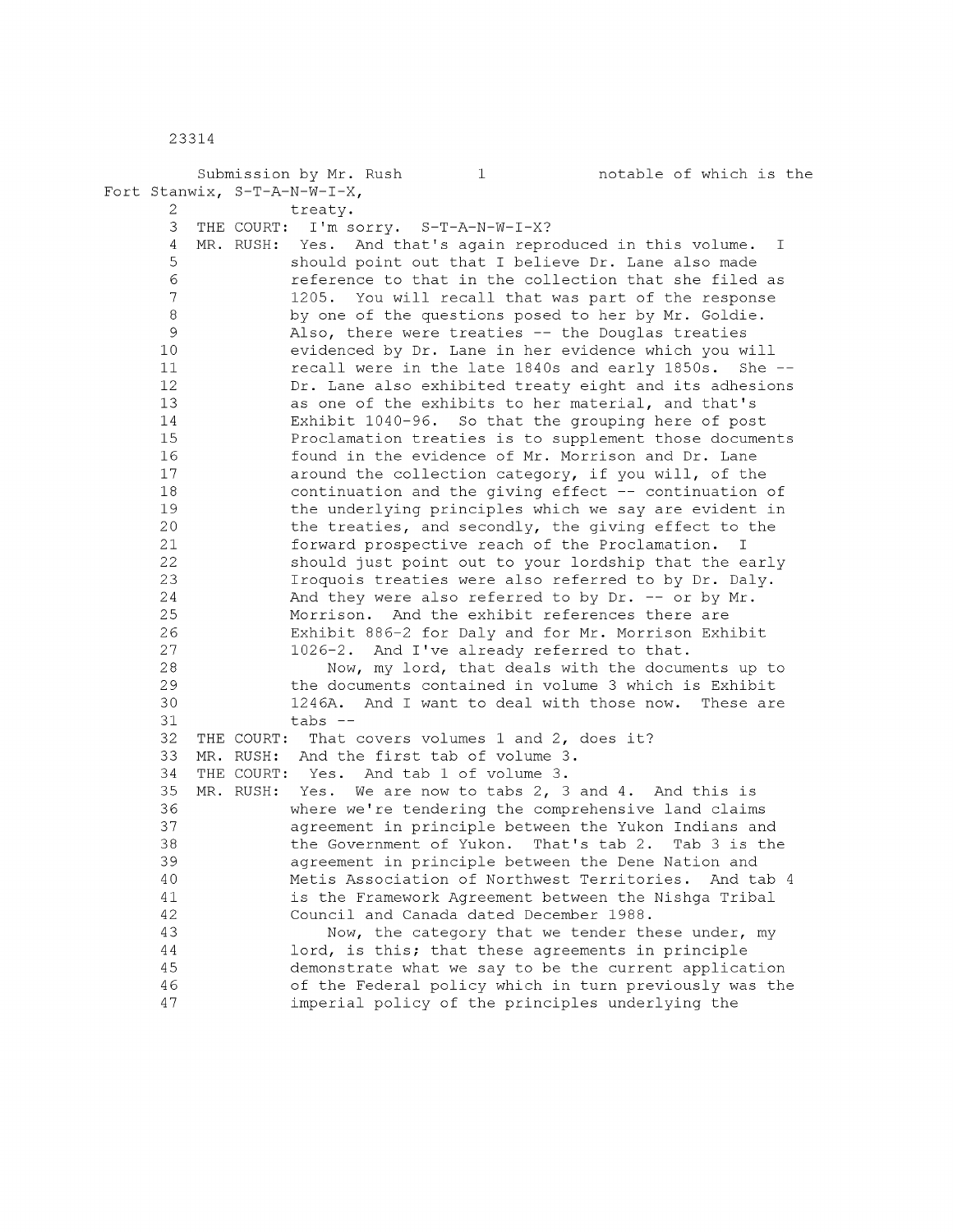|                     |           | Submission by Mr. Rush               | $\mathbf{1}$                | Proclamation. And our                                      |           |
|---------------------|-----------|--------------------------------------|-----------------------------|------------------------------------------------------------|-----------|
|                     |           | collection here is attempting        |                             |                                                            |           |
| 2                   |           |                                      |                             | to fill out prospectively the treaty agreements which      |           |
| 3                   |           |                                      |                             | have been entered into in the post Confederation           |           |
| 4                   |           |                                      |                             | period between the Federal government and various          |           |
| $\mathbb S$         |           |                                      |                             | treatied Indian peoples as an expression of the            |           |
| $\epsilon$          |           |                                      |                             | principles of the Proclamation, principles which we        |           |
| $\overline{7}$      |           |                                      |                             | say really emerge from Mr. Morrison's document             |           |
| $\,8\,$             |           |                                      |                             | collection, which is that the Proclamation was             |           |
| $\mathsf{S}\xspace$ |           |                                      |                             | intended to have and did have a prospective intent and     |           |
| 10                  |           |                                      |                             | a prospective reach, and that prospective reach            |           |
| 11                  |           |                                      |                             | reaches to the present day. And these agreements are       |           |
| 12                  |           |                                      |                             | demonstrative of those principles as reflected in the      |           |
| 13                  |           | Proclamation.                        |                             |                                                            |           |
| 14                  |           |                                      |                             | Now, we say in addition that subject to a number           |           |
| 15                  |           |                                      |                             | of potential arguments that these framework agreements     |           |
| 16                  |           |                                      |                             | also reflect more or less a spectrum of types of           |           |
| 17                  |           |                                      |                             | rights which those principles were intended to deal        |           |
| 18                  |           |                                      |                             | with, and were dealt with in the manner that those         |           |
| 19                  |           |                                      |                             | particular agreements in principle reflect.                | So we say |
| 20                  |           |                                      |                             | that they are tenderable for that purpose. And I           |           |
| 21                  |           |                                      |                             | should say, my lord, that we haven't tendered but          |           |
| 22                  |           |                                      |                             | intend to tender the remaining numbered treaties.          |           |
| 23                  |           |                                      |                             | That is to say nine, ten and 11. We just haven't           |           |
| 24                  |           |                                      |                             | collected them yet, but we think that all of these         |           |
| 25                  |           |                                      |                             | treaties demonstrate that continuity of the                |           |
| 26                  |           |                                      |                             | prospective reach of the application of those              |           |
| 27                  |           |                                      |                             | principles and the common law into the present, and        |           |
| 28                  |           |                                      |                             | that that is relevant for your determination of the        |           |
| 29                  |           |                                      | effect of the Proclamation. |                                                            |           |
| 30                  |           |                                      |                             | Now, I want to -- I want to turn now to volumes 4          |           |
| 31                  |           |                                      |                             | and 5 in the sequence. And this is Exhibit 1246B and       |           |
| 32                  |           |                                      |                             | C. And your lordship can have -- make a handy              |           |
| 33                  |           |                                      |                             | reference, if you will, to the 15 items that are           |           |
| 34                  |           | tabulated --                         |                             |                                                            |           |
| 35                  |           | THE COURT: Just a moment.            |                             |                                                            |           |
| 36                  | MR. RUSH: |                                      |                             | -- In the index to this -- these treatises.                |           |
| 37                  |           | THE COURT: Volume 4. Yes. Thank you. |                             |                                                            |           |
|                     |           |                                      |                             | MR. RUSH: Now, if you look at the treatises here, my lord. |           |
| 38<br>39            |           |                                      |                             |                                                            |           |
|                     |           |                                      |                             | Now, these treatises are compatible treatises with the     |           |
| 40                  |           |                                      |                             | treaties which I have just tendered. They are              |           |
| 41                  |           |                                      |                             | intended to be part and parcel as treatises of the         |           |
| 42                  |           |                                      |                             | document collection which is reflected in Exhibits         |           |
| 43                  |           |                                      |                             | 1244 through 1246A. However, the categorization            |           |
| 44                  |           |                                      |                             | breaks down somewhat. And I'll do that for you now.        |           |
| 45                  |           |                                      |                             | Tabs 1 to 4 are part of the historical context             |           |

45 Tabs 1 to 4 are part of the historical context<br>46 **Fabrical pertaining to the underlying principles that fo** 46 pertaining to the underlying principles that found 47 expression in the Royal Proclamation. And, as I say,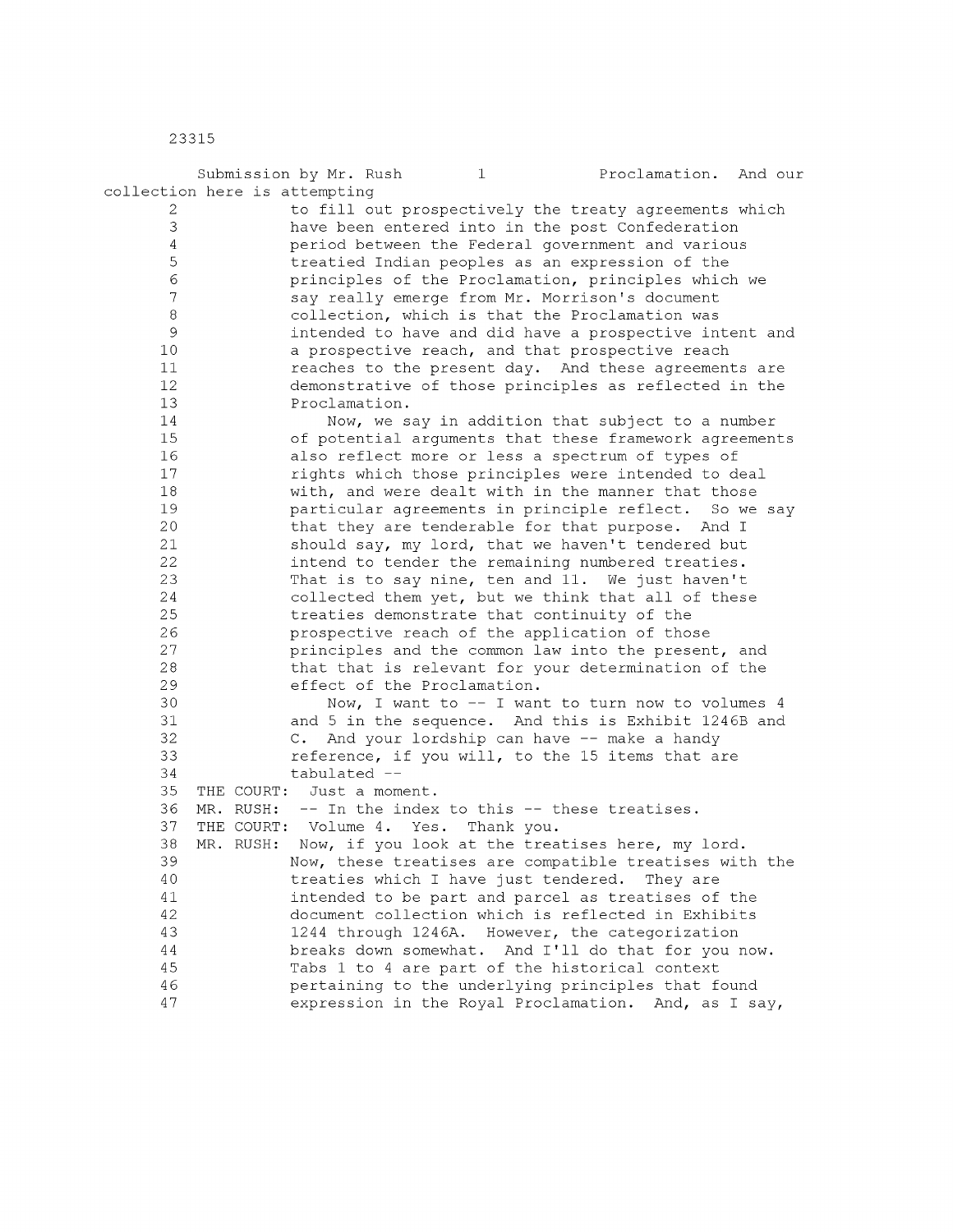Submission by Mr. Rush 1 these are treatises or learned discussion by these 2 various authors with respect to that period. 3 THE COURT: But written much later. 4 MR. RUSH: Oh, yes. Written at various times, my lord. And 5 you'll see the dates that are appended to those. Then 6 tabs 5 through 11. 7 MR. PLANT: Sorry. Could I just interrupt. When was tab 1 8 **8 actually written?** As you say, not the edition which 9 my friend recited, but Franciscus De Victoria's actual 10 text, when was that composed? 11 MR. RUSH: It should be there. The accumulation or compilation 12 of that text is much later at -- it's indicated in 13 1917, but the document itself, and if it's unclear, 14 and I see that it is as I flip through, I know to have 15 been written either in the seventeen or eighteenth 16 century. I believe it's a document that is a 17 sixteenth -- excuse me, a seventeenth or eighteenth 18 century document by De Victoria. 19 THE COURT: Written in some other language originally? 20 MR. RUSH: I believe it's written in Spanish. 21 THE COURT: Yes. 22 MR. RUSH: Or possibly Latin. 23 THE COURT: Well, you hope so. 24 MR. RUSH: Now, my lord, really the other documents in this 25 collection, tabs 5 through 11, deal in the -- deal as 26 treatises with the immediate or pre Proclamation 27 history and the post Proclamation history of the 28 principles and the expression and development of those 29 principles embodied in the Royal Proclamation. As a 30 sub category, if I can say that, tabs 12 through to 15 31 deal with the prospective application and 32 interpretation of the Royal Proclamation in the post 33 Proclamation period. I should point out to your 34 lordship that the Trigger volume, which is tab 14, has 35 been variously referred to. It's exhibit -- portions 36 of it were exhibited in Daly's evidence Exhibit 888 37 and in Dr. Lane's evidence at Exhibit 1037. So I am 38 tendering these treatises as really parallel -- 39 learned commentaries by learned authors about the 40 native peoples and their -- the governments, 41 discovering governments of those periods as a parallel 42 collection to the treaties which I have -- I have 43 tendered.

44 Now, as I said, my lord, volumes 4 and 5 have not 45 previously been tendered. I'm tendering them now as 46 exhibits and I wish to have all of these documents 47 marked as exhibits in the proceedings.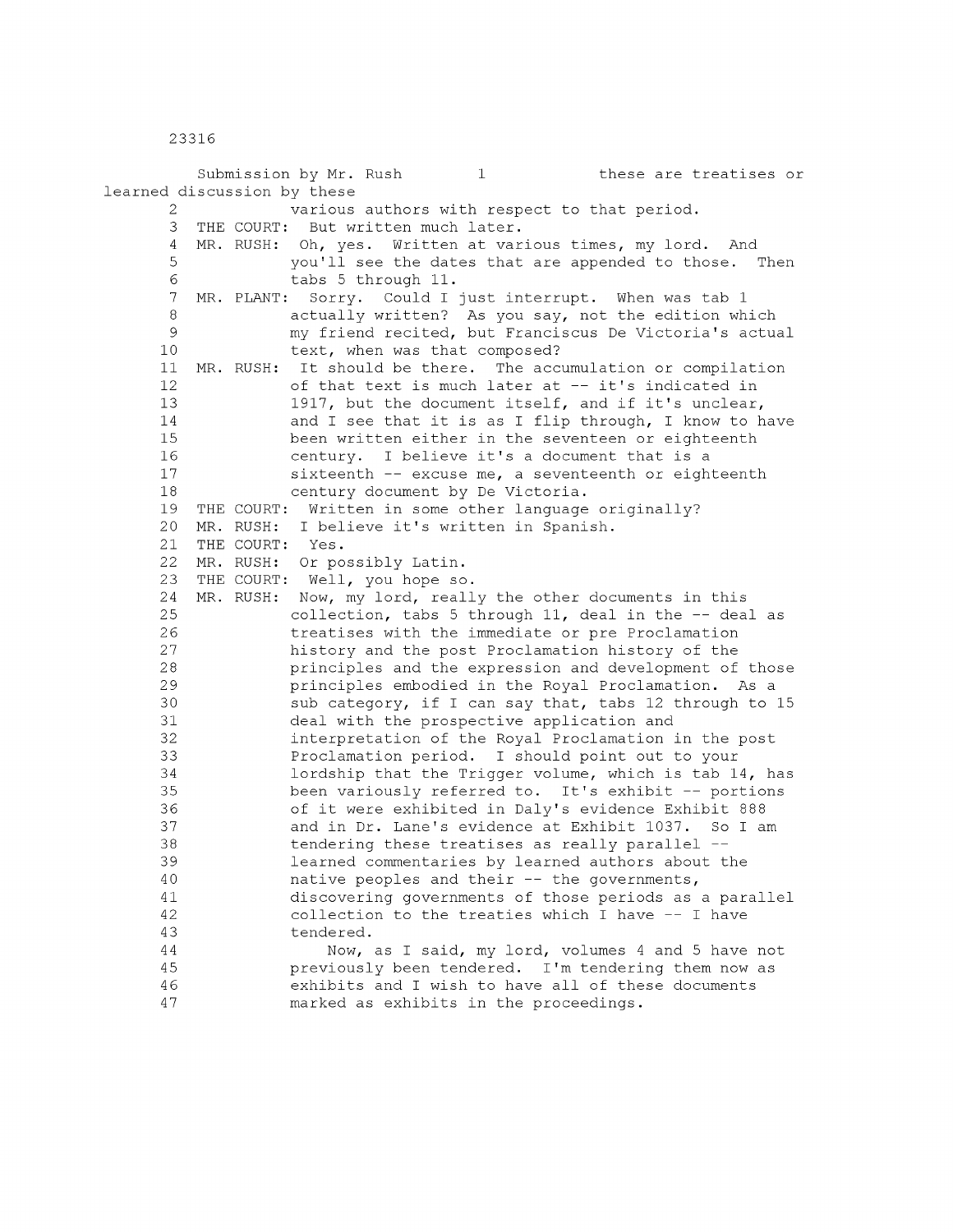|          |                            | Submission by Mr. Plant 1 THE COURT: So this index in volume                                                           |
|----------|----------------------------|------------------------------------------------------------------------------------------------------------------------|
|          | 4 covers volume 5 as well, |                                                                                                                        |
| 2        |                            | does it?                                                                                                               |
| 3        |                            | MR. RUSH: Yes, it does.                                                                                                |
| 4        |                            | THE COURT: All right. Thank you. Mr. Plant.                                                                            |
| 5        |                            | MR. PLANT: Yes, my lord. I have heard for the first time just                                                          |
| 6        |                            | now Mr. Rush's categorization of the treaties and                                                                      |
| 7        |                            | treatises under the various headings that he's given.                                                                  |
| 8        |                            | I would like a bit of an opportunity to think about                                                                    |
| 9        |                            | his categorization of the so-called treaties                                                                           |
| 10<br>11 |                            | collection which would be the first three volumes, but<br>I am happy to speak to the admissibility of volumes 4        |
| 12       |                            | and 5 in the treatises.                                                                                                |
| 13       |                            | I object to all of these documents, any of them,                                                                       |
| 14       |                            | being marked as exhibits, but at the same time while                                                                   |
| 15       |                            | this takes the form of an objection it also is a                                                                       |
| 16       |                            | request, if I can put it that way, for clarification                                                                   |
| 17       |                            | of the way in which this material might properly be                                                                    |
| 18       |                            | put before the court. And there are, I say, a number                                                                   |
| 19       |                            | of reasons why this material or most of it ought not                                                                   |
| 20       |                            | to become evidence. But there are different types of                                                                   |
| 21       |                            | material here I don't accept my friend's breakdown of                                                                  |
| 22       |                            | the purpose for which they are -- might be used. And                                                                   |
| 23       |                            | I say that there are some different considerations                                                                     |
| 24       |                            | applicable to the different types of documents. I                                                                      |
| 25       |                            | think that your lordship needs to have one or two                                                                      |
| 26       |                            | facts to put my friend's submission in context, and                                                                    |
| 27       |                            | perhaps I could do that most conveniently by asking                                                                    |
| 28       |                            | your lordship to look at the index to the treatises                                                                    |
| 29       |                            | volumes 4 and 5.                                                                                                       |
| 30       |                            | THE COURT: Yes, I have it.                                                                                             |
| 31<br>32 |                            | MR. PLANT: We've done a computer search of volumes 76 to -- we<br>left out the first 75 volumes because that's all lay |
| 33       |                            | evidence and there is no reference in any of the                                                                       |
| 34       |                            | evidence before your lordship to the following items                                                                   |
| 35       |                            | from this index; 1, 2, 3, 4, 6, 7, 9, 11, 12, 13 and                                                                   |
| 36       |                            | So from the point of view of the oral evidence<br>15.                                                                  |
| 37       |                            | given we start from the position that 11 of these 15                                                                   |
| 38       |                            | treatises are new. This is the first time that they                                                                    |
| 39       |                            | have come to your lordship's attention.                                                                                |
| 40       |                            | Now, I earlier corresponded with my friend Mr.                                                                         |
| 41       |                            | Rush to ask for some assistance in identifying where                                                                   |
| 42       |                            | we might find references to these 15 treatises and he                                                                  |
| 43       |                            | has suggested that we also look at the documents filed                                                                 |
| 44       |                            | by Dr. Lane, by Mr. Morrison and at the footnotes of                                                                   |
| 45       |                            | Mr. Greenwood.<br>That required a manual search and I                                                                  |
| 46       |                            | can tell you that none of the 15 treatises are                                                                         |
| 47       |                            | mentioned in any of Dr. Greenwood's footnotes.<br>None                                                                 |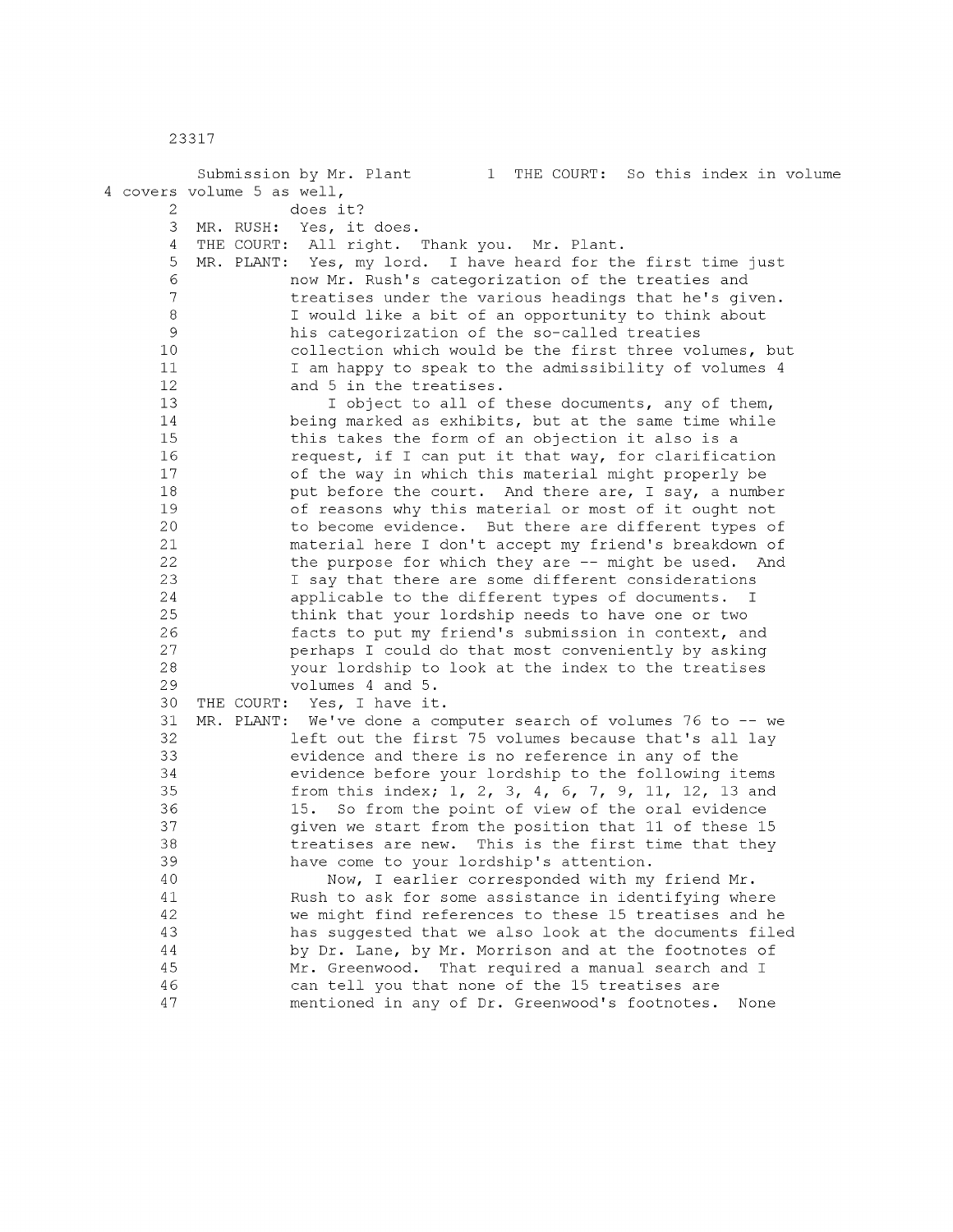Submission by Mr. Plant 1 1 of the 11 that I just identified appear in the indexes 2 to any of the documents filed by Dr. Lane or Mr. 3 Morrison. So taking my friend's suggestion of where I 4 could find this material I find there is no reference 5 to 11 of these treatises in any of the material before 6 the court up until now. That I say is the factual 7 context in which my submission takes place. But I 8 hasten to observe I'm not taking issue with notice. 9 I'm not taking a position here where I say I'm 10 surprised or that this is the first time. My concern 11 is to figure out how, given what I've just said, how 12 can he possibly get this material before the court. 13 And if the answer is X, Y and Z then I will know I can 14 go back to my office and I can look at my library and, 15 **right, if those are the terms of admissibility if this** 16 material is to become evidence in the proceedings in 17 this way then what have I left out for whatever reason 18 that I now wish that I ought -- I ought to file. 19 Now, I now am going to regrettably have to take 20 your lordship to just a few of the treatises in this 21 collection to give your lordship some indication of 22 why I disagree with my friend's attempt to describe 23 the essence of the material. And I'm going to 24 start -- I'm only going to refer in detail to one or 25 two, but I am going to make a brief reference to the 26 majority of them. 27 The first document tab 1, this appears under 28 heading of "Classics of International Law". If your 29 lordship will turn to tab 1. That's exactly what it 30 is. It's a text on international law. It's an 31 extract from a legal treatise on international law, 32 and I will have something to say later about the 33 special nature of the international law problem in 34 this case. 35 Tabs 2, 3 and 4 are very brief extracts from 36 material that appears to relate to something described 37 on the title page of this tab 2 as a study of the 38 disputation between De Las Casas, that's D-E L-A-S 39 C-A-S-A-S and Sepulveda, S-E-P-U-L-V-E-D-A, in 1550 on 40 the intellectual and religious capacity of the 41 American Indians. That is a subject which I venture 42 to suggest is far removed from any of the issues 43 before this court. And as I've said those particular 44 tabs, those references have not appeared in any of the 45 evidence which your lordship has heard to date.

46 Now, tab 5, this is entitled "Children or

47 Brethren: Aboriginal Rights in Colonial Iroquoia".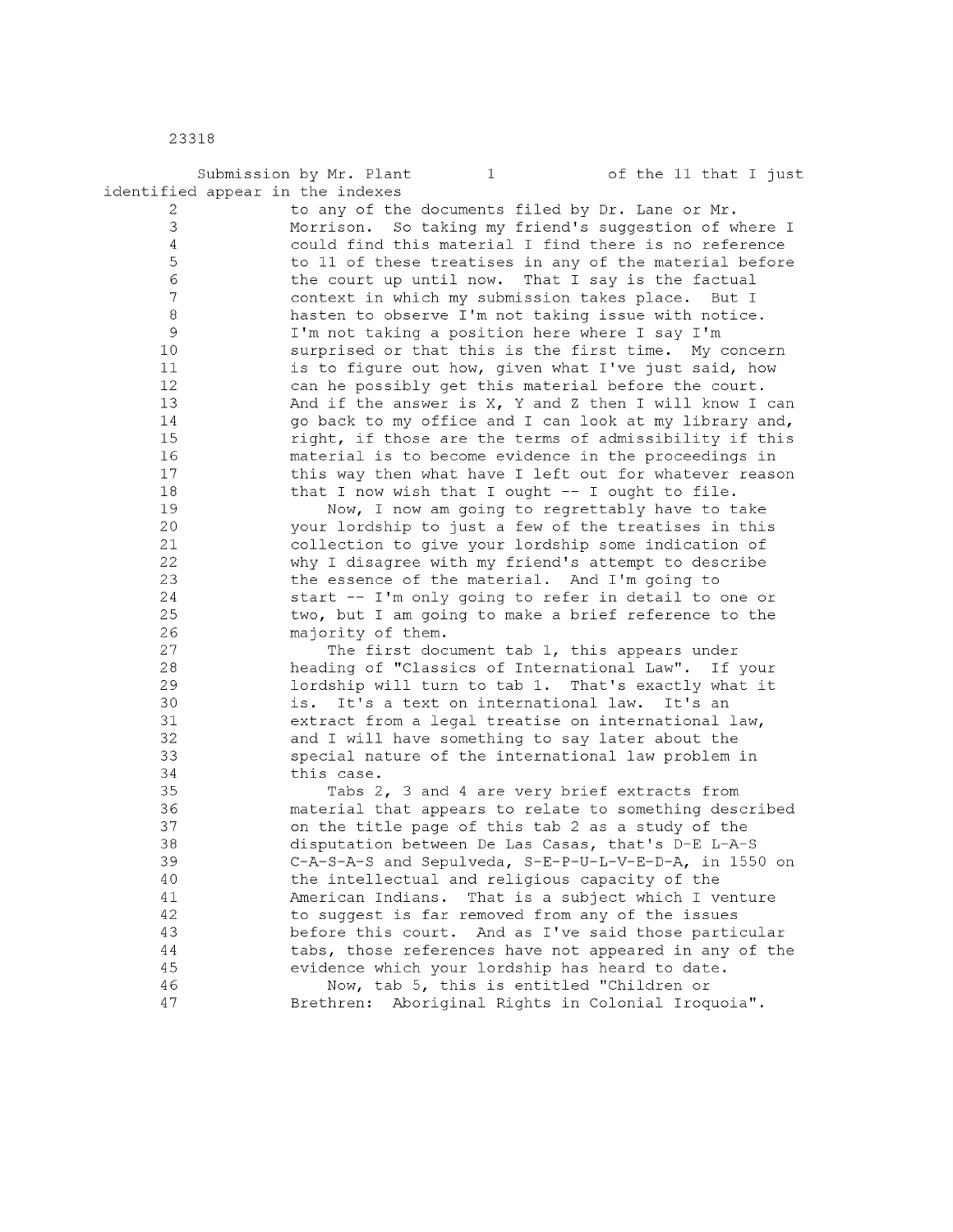|                | Submission by Mr. Plant<br>It appears to be several    |
|----------------|--------------------------------------------------------|
|                | -- well, a couple of hundred                           |
| 2              | pages of PhD thesis of Dr. Hurley. Dr. Hurley is a     |
| 3              | lawyer who practices in Montreal. This is his PhD      |
| $\overline{4}$ | thesis. Not surprisingly it is in my submission        |
| 5              | almost wholly legal argument. In fact, what it is is   |
| 6              | a legal argument buttressed by historical references.  |
| 7              | I am going to give your lordship some indication of    |
| 8              | material here which supports that proposition.         |
| 9              | Starting with the introduction.                        |
| 10             |                                                        |
| 11             | "While the Constitution Act, 1982" --                  |
| 12             |                                                        |
| 13             | I'm at the very beginning here of the text.            |
| 14             |                                                        |
| 15             | "entrenches aboriginal rights in Canada, it            |
| 16             | does not define them. Instead, it provides for         |
| 17             | a series of constitutional conferences to              |
| 18             | consider the identification and definition of          |
| 19             | the rights"                                            |
| 20<br>21       |                                                        |
| 22             | And so on.                                             |
| 23             | "Such rights can only be ascertained by                |
| 24             | reference to the case law.                             |
| 25             |                                                        |
| 26             | This case law rests upon certain legal                 |
| 27             | premises"                                              |
| 28             |                                                        |
| 29             | And then the bottom of the large paragraph on that     |
| 30             | page.                                                  |
| 31             |                                                        |
| 32             | "This thesis aims to test these premises."             |
| 33             |                                                        |
| 34             | It's a legal argument. Page five, my lord.<br>The      |
| 35             | paragraph that starts four or five lines down.         |
| 36             |                                                        |
| 37             | "The only available criteria of statehood are          |
| 38             | those supplied by the law of nations."                 |
| 39             |                                                        |
| 40             | This is a long way removed I would submit from the     |
| 41             | categorization that my friend said your lordship could |
| 42             | see this document for.                                 |
| 43             | We then -- I just -- I really haven't read all of      |
| 44             | the many hundreds of pages of this material, but on    |
| 45             | page 30 there's a reference here to the Iroquois.      |
| 46             |                                                        |
| 47             | "If the Iroquois did not possess as elaborate          |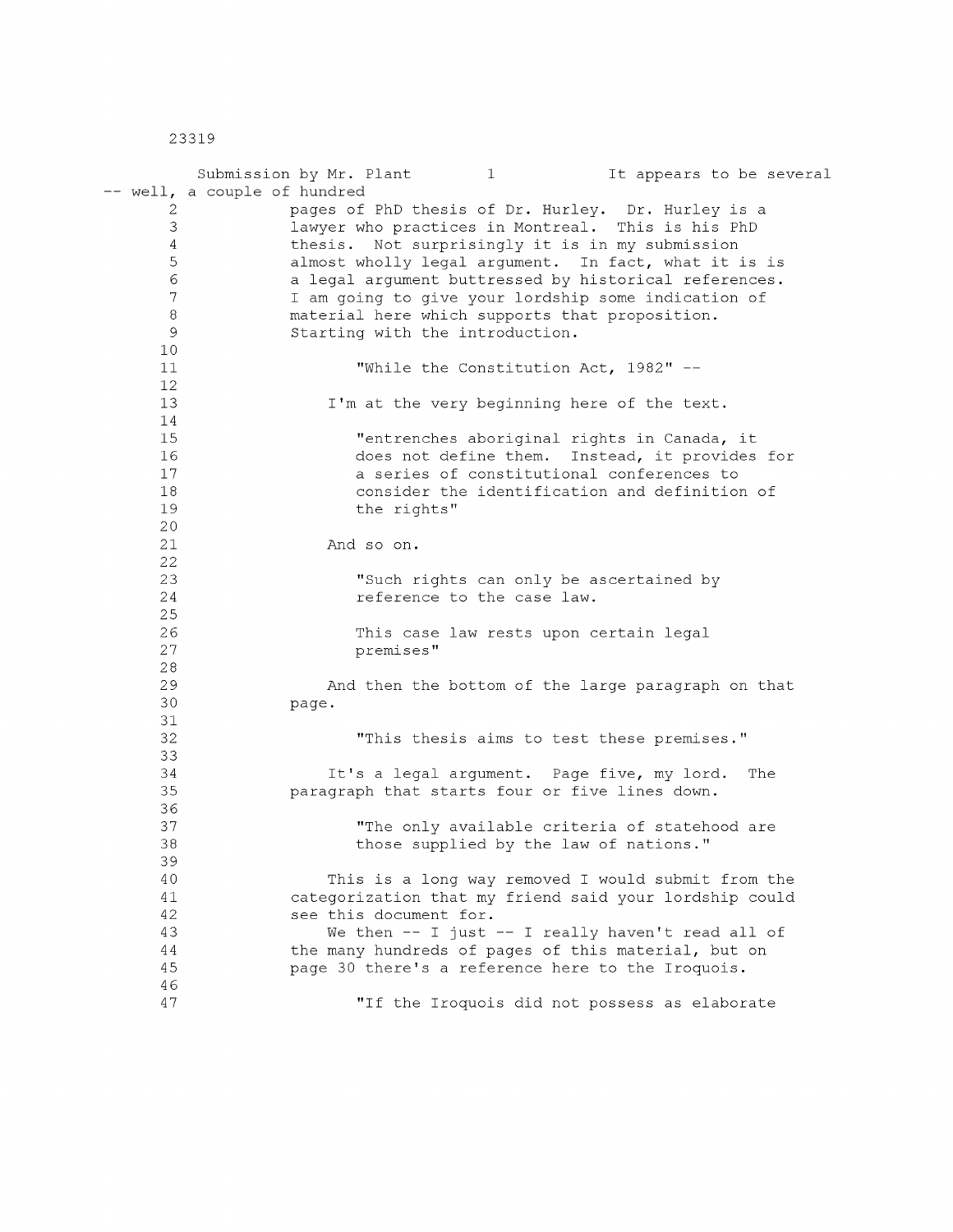|                     | Submission by Mr. Plant                   | $\mathbf{1}$                            | governmental                                                |
|---------------------|-------------------------------------------|-----------------------------------------|-------------------------------------------------------------|
|                     | structures as those associated            |                                         |                                                             |
| 2                   |                                           |                                         | with large-scale European states, it was                    |
| 3                   |                                           |                                         | because they did not need them. It is those                 |
| 4                   |                                           |                                         | elements that constitute the kernel of the                  |
| 5                   |                                           | criterion of government."               |                                                             |
| $\epsilon$          |                                           |                                         |                                                             |
| $\overline{7}$      |                                           |                                         | Argument. Legal argument. Turn the page and your            |
| $\,8\,$             |                                           |                                         | lordship will see a reference to the Privy Council          |
| $\mathsf{S}\xspace$ |                                           |                                         | decision In re Southern Rhodesia, and Dr. Hurley goes       |
| 10                  | on to talk about that case.               |                                         |                                                             |
| 11                  |                                           |                                         | Jumping ahead to the page numbered 243 there is --          |
| 12                  | THE COURT:                                | I take it this document isn't complete? |                                                             |
| 13                  | MR. PLANT:                                |                                         | It's incomplete. According to my calculations it            |
| 14                  |                                           |                                         | contains the introduction, chapter one, and I think         |
| 15                  |                                           |                                         | it's chapter seven and chapter eight of the thesis so       |
| 16                  |                                           |                                         | it's not quite complete. Substantially incomplete,          |
| 17                  | but still a large chunk of material here. |                                         |                                                             |
| 18                  |                                           |                                         | On the page 243 -- does your lordship have that?            |
| 19                  | Yes.<br>THE COURT:                        |                                         |                                                             |
| 20                  | MR. PLANT:                                |                                         | Then the first paragraph that starts on that page:          |
| 21                  |                                           |                                         |                                                             |
| 22                  |                                           |                                         | "On 3 September 1700, Iroquois, French and                  |
| 23                  |                                           |                                         | allied Indian delegates met in Montreal and                 |
| 24                  |                                           |                                         | concluded the proposed peace treaty."                       |
| 25                  |                                           |                                         |                                                             |
| 26                  |                                           |                                         | Then we carry on with some talk about the                   |
| 27                  |                                           |                                         | circumstances. And at the bottom of that page:              |
| 28                  |                                           |                                         |                                                             |
| 29                  |                                           |                                         | "The treaty seems to consist, properly                      |
| 30                  |                                           |                                         | speaking, of those parts which set forth the                |
| 31                  |                                           |                                         | points of agreement between the parties."                   |
| 32                  |                                           |                                         |                                                             |
| 33                  |                                           |                                         | The construction I would submit of a legal                  |
| 34                  |                                           |                                         | document, its purport, its effect, its interpretation       |
| 35                  |                                           |                                         | and its significance. I could carry on with page 304.       |
| 36                  |                                           |                                         | Bottom of page 304 there's talk about -- there's a          |
| 37                  |                                           |                                         | long discussion about what British recognition of           |
| 38                  |                                           |                                         | aboriginal sovereignty amounts to as a matter of law,       |
| 39                  |                                           |                                         | but I think those are sufficient references to make my      |
| 40                  | point.                                    |                                         |                                                             |
| 41                  |                                           |                                         | If I could ask your lordship to turn to tab 6.              |
| 42                  | THE COURT:                                |                                         | Is it convenient to take the adjournment before we          |
| 43                  | do that?                                  |                                         |                                                             |
| 44                  | MR. PLANT:<br>Yes.                        |                                         |                                                             |
| 45                  | All right. Thank you.<br>THE COURT:       |                                         |                                                             |
| 46                  |                                           |                                         | THE REGISTRAR: Order in court. Court stands adjourned for a |
| 47                  | short recess.                             |                                         |                                                             |